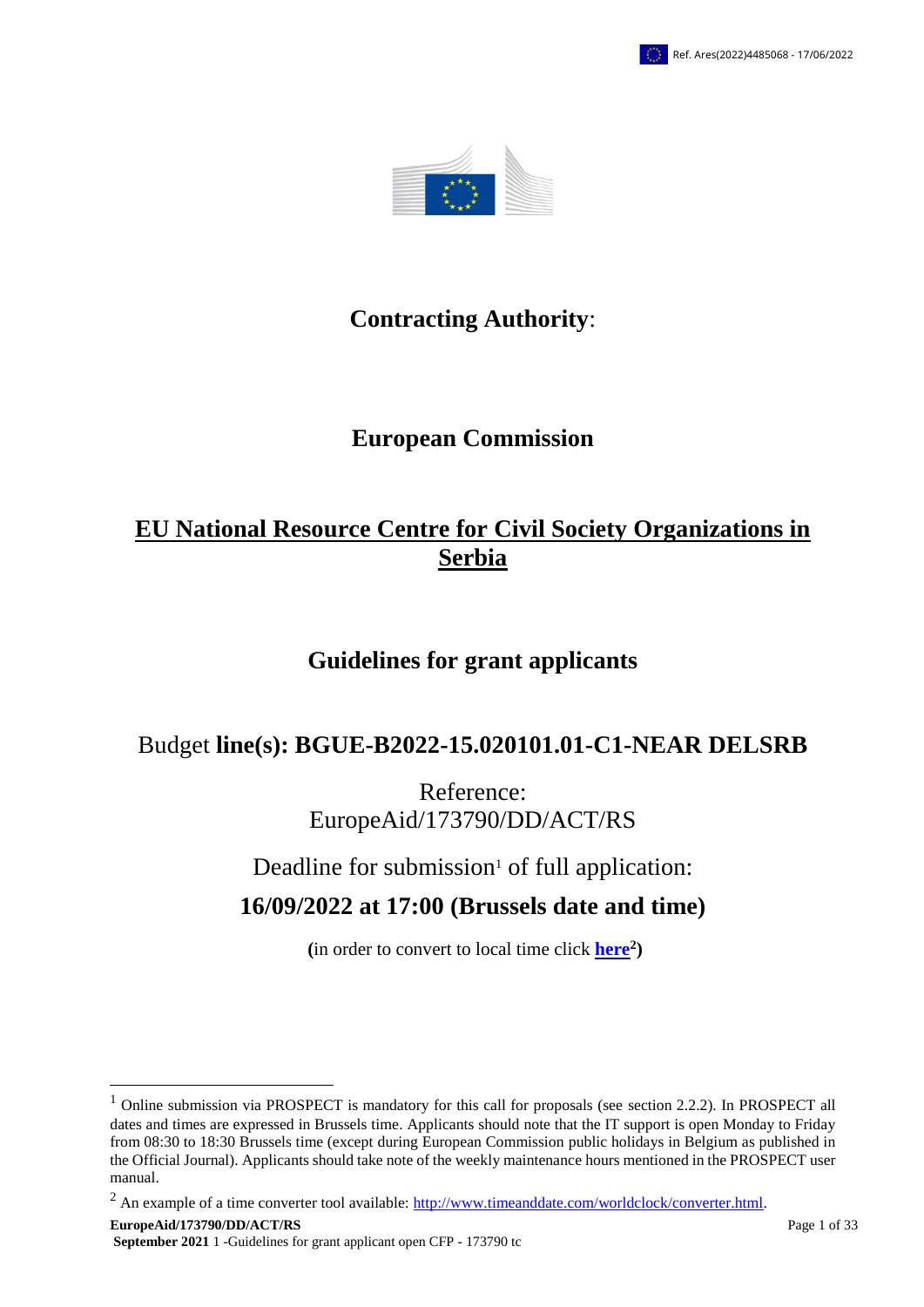# **NOTICE**

*The overall indicative amount made available under this call for proposals is EUR 1,300,000 to be financed under 2021 budget and an indicatively EUR 3,500,000 to be financed under 2022 budget and subject to the approval of the 2022 financing decision.*

*The awarding of grant contracts under this call for proposals is subject to the condition of the prior conclusion of a financing framework partnership agreement (FFPA). This does not modify the elements of the call for proposals (this will be the case, for instance, if the budget initially foreseen is different or if the timeframe, the nature or the condition of the implementation is altered).* 

*If the precedent condition is not met the contracting authority will either abandon the procurement or cancel the award procedure without the candidates or applicants being entitled to claim any compensation.*

This is an open call for proposals, where all documents are submitted together: concept note (Annex A.1- Grant application form - Concept note) and full application (Annex A.2 - Grant application form - Full application). In the first instance, only the concept notes will be evaluated. Thereafter, for the lead applicants who have been pre-selected, the full applications will be evaluated. After the evaluation of the full applications, an eligibility check will be performed for those which have been provisionally selected. Eligibility will be checked on the basis of the supporting documents requested by the contracting authority and the signed 'declaration by the lead applicant' sent together with the full application.

# **Online submission via PROSPECT**

**To apply to this call for proposals, organisations must register in PADOR and submit their application in PROSPECT (see section 2.2.2 of the guidelines).** The aim of PROSPECT is to increase the efficiency of the management of the call for proposals and to offer a better service to civil society organisations through a new panel of functionalities such as the on-line submission and the possibility to follow up online the status of their application.

**Preparation:** Information session 19/07/2022 at 11:00 CET, WEBEX platform and user manuals.

To help applicants familiarise themselves with the system before the online submission, an information session will be organised on 19/07/2022 at 11:00 CET, online.

Should you be interested in this session, please send an email by 18/07/2022 to [DELEGATION-SERBIA-](mailto:DELEGATION-SERBIA-FCS@eeas.europa.eu)[FCS@eeas.europa.eu](mailto:DELEGATION-SERBIA-FCS@eeas.europa.eu) , indicating: name, surname, nationality and email address of the persons who are going to participate as well as their organisation (max. two participants per organisation). No costs incurred by the applicants for attending this information session are reimbursable.

All organisations may find more information regarding PROSPECT in th[e user's manual](https://webgate.ec.europa.eu/fpfis/wikis/display/ExactExternalWiki/Manual+for+Applicants+-+e-Calls+PROSPECT) and the [e-learning](https://webgate.ec.europa.eu/fpfis/wikis/display/ExactExternalWiki/e-Learning+Videos+-+e-Calls+PROPECT)   $vi$ deos. You may also contact our technical support team via the online support form in PROSPECT<sup>3</sup>.

 $\overline{a}$ 

<sup>3</sup> If PROSPECT is unavailable, the IT support can also be reached via email: INTPA-SUPPORT-SERVICES@ec.europa.eu.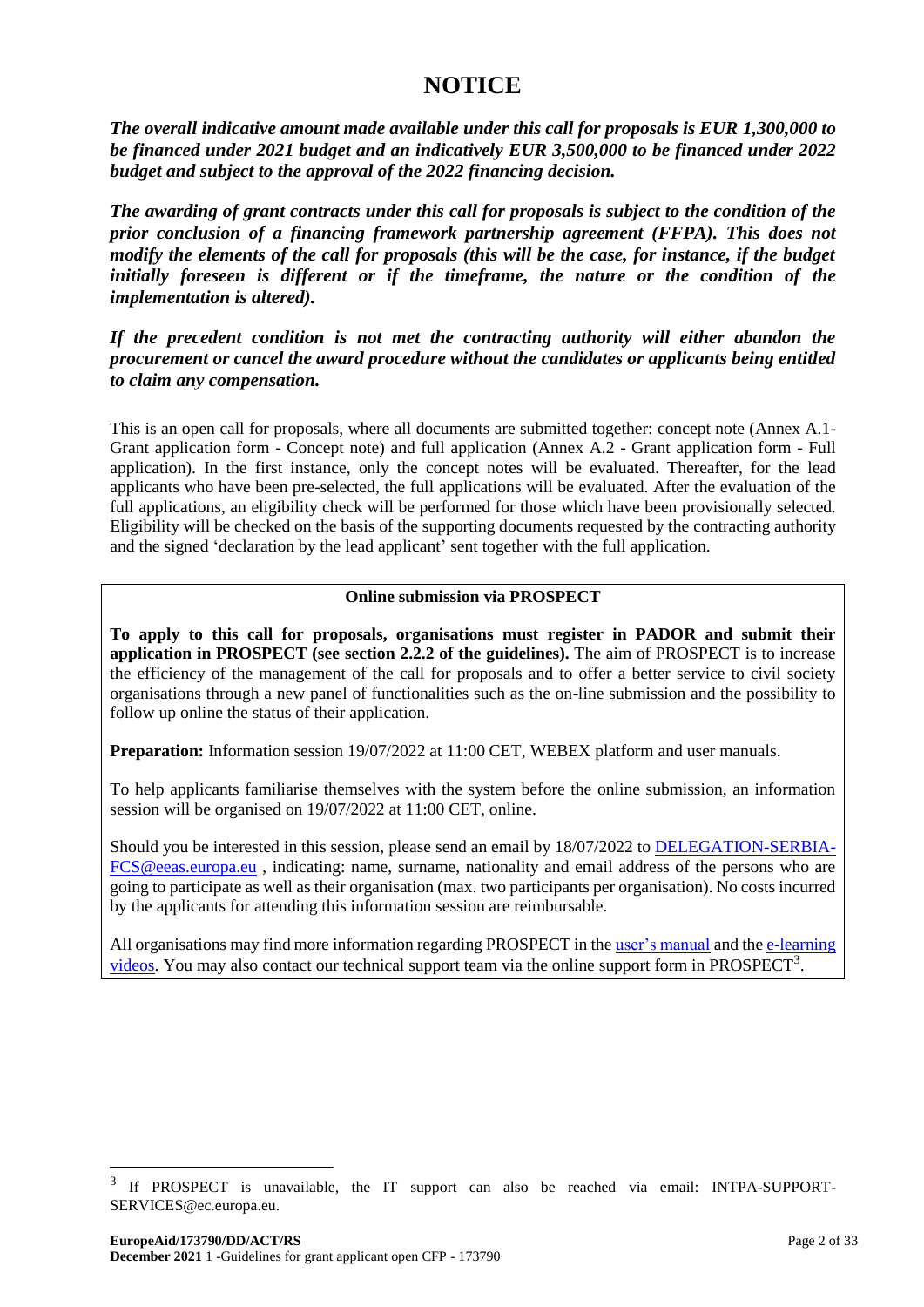# Table of contents

| 1. EU NATIONAL RESOURCE CENTER FOR SERBIA                                                         | 4  |
|---------------------------------------------------------------------------------------------------|----|
|                                                                                                   |    |
|                                                                                                   |    |
|                                                                                                   |    |
| 2. RULES FOR THIS CALL FOR PROPOSALS                                                              | 6  |
|                                                                                                   |    |
|                                                                                                   |    |
|                                                                                                   |    |
|                                                                                                   |    |
|                                                                                                   |    |
|                                                                                                   |    |
|                                                                                                   |    |
|                                                                                                   |    |
|                                                                                                   |    |
|                                                                                                   |    |
|                                                                                                   |    |
|                                                                                                   |    |
|                                                                                                   |    |
|                                                                                                   |    |
|                                                                                                   |    |
|                                                                                                   |    |
| 2.6. Conditions for implementation after the contracting authority's decision to award a grant 31 |    |
| 3. LIST OF ANNEXES                                                                                | 33 |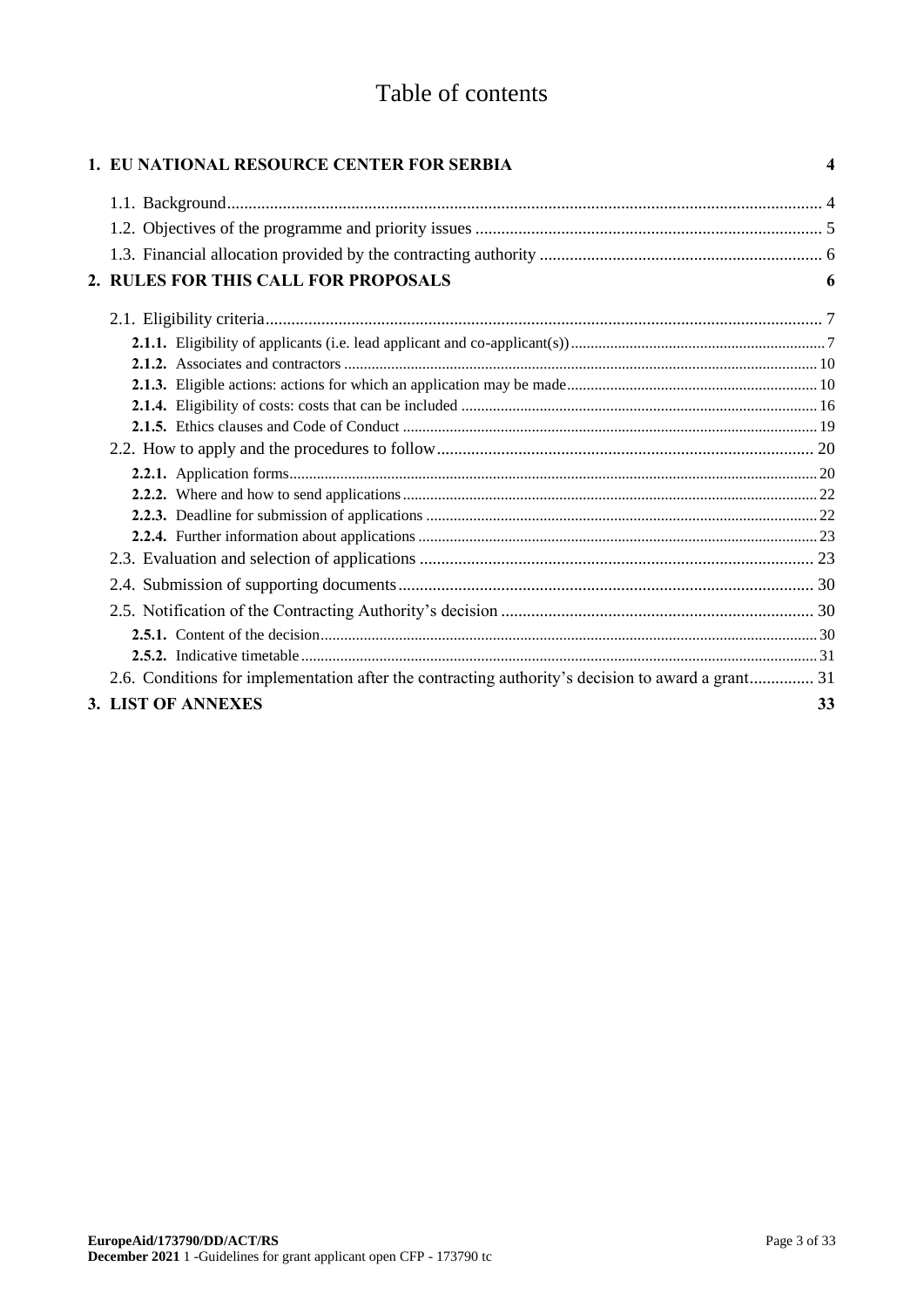# <span id="page-3-0"></span>**1. EU NATIONAL RESOURCE CENTER FOR SERBIA**

### <span id="page-3-1"></span>**1.1. BACKGROUND**

An empowered civil society is a crucial component of any democratic system and should be recognised and treated as such by all stakeholders including the state institutions. Sustainable and inclusive development need a strong, reliable and independent civil society to contribute to the policy making and monitor implementation at all levels of governance throughout the whole geography of the country. It is in the interest of any society to have a strong civil society promoting checks and balances; and demanding transparency, accountability and inclusiveness in the actions of the state and public authorities. By articulating citizens' needs and concerns, civil society fosters pluralism and furthers participatory democracy, increasing the hope and participation of the citizens in the future of their society.

As referred to in the Guidelines for EU Support to Civil Society in Enlargement Region,

- · an enabling legal and policy environment, for the exercise of fundamental freedoms and rights,
- an enabling financial environment, supporting sustainability of CSOs,
- strong dialogue and partnership between the civil society and public institutions,
- · capable, transparent, accountable and strategically-led and supported CSOs.

are among important objectives to be achieved to enable strong and independent civil society for any country.

One of the European Commission's instruments for supporting the development of the civil society in the EU candidate and potential candidate countries is the "Civil Society Facility" (CSF). It was set up in 2008 and since then has been providing the pre-accession assistance to the civil society in the Western Balkans and Turkey, through National and Multi-beneficiary initiatives.

As elaborated in detail in the Serbia 2021 report of the European Commission "further efforts are still needed to ensure systematic cooperation between the government and civil society. An enabling environment for developing and financing civil society organisations (CSOs) still needs to be created on the ground, as verbal attacks against CSOs continued, including in Parliament."

As regards the development of civil society, the EU provides various means of support through CSF including, but not limited to action and operating grants, technical assistance via the 'Technical Assistance to Civil Society Organisations (TACSO) in Western Balkans and Turkey' project. It also provides support through Resource Centres established throughout the region, which provide direct capacity building assistance through trainings, monitoring, mentoring and other means of knowledge transfer.

The current Resource Centre has been operating since 2019 delivering on various activities in the field of CSO capacity building, visibility and enabling environment reaching out to thousands of individual CSO representatives, informal groups and CSOs.

Key results achieved were in the field of capacity building, providing partnership and networking opportunities, as well as in dealing with the key topics relevant to the status of civil society, media and democratic processes in Serbia. Significant efforts were focused on the establishment of the enabling environment for development and financing of CSOs. The Resource Centre was recognised for tailor-made, focused programmes with long-term contributions to development of the capacities of numerous CSOs. The lack of possibility to couple Financial Support to Third Parties (FSTP) with the trainings provided was noted as a feedback received from the beneficiaries of the services of the Resource Centre.

On the other hand, despite positive trends concerning capacity of especially established civil society in Serbia, the need for capacity building and higher CSO contribution in decision-making remain. Many Serbian CSOs still face numerous challenges linked to human resources development, leadership capacity, processes and procedures, PR skills, networking with other organizations both nationally and regionally, and adequate financial resources for these actions. The majority of CSOs are small entities in terms of budget and staff. With such limited resources, it is hard to retain high quality staff and produce high-impact projects. External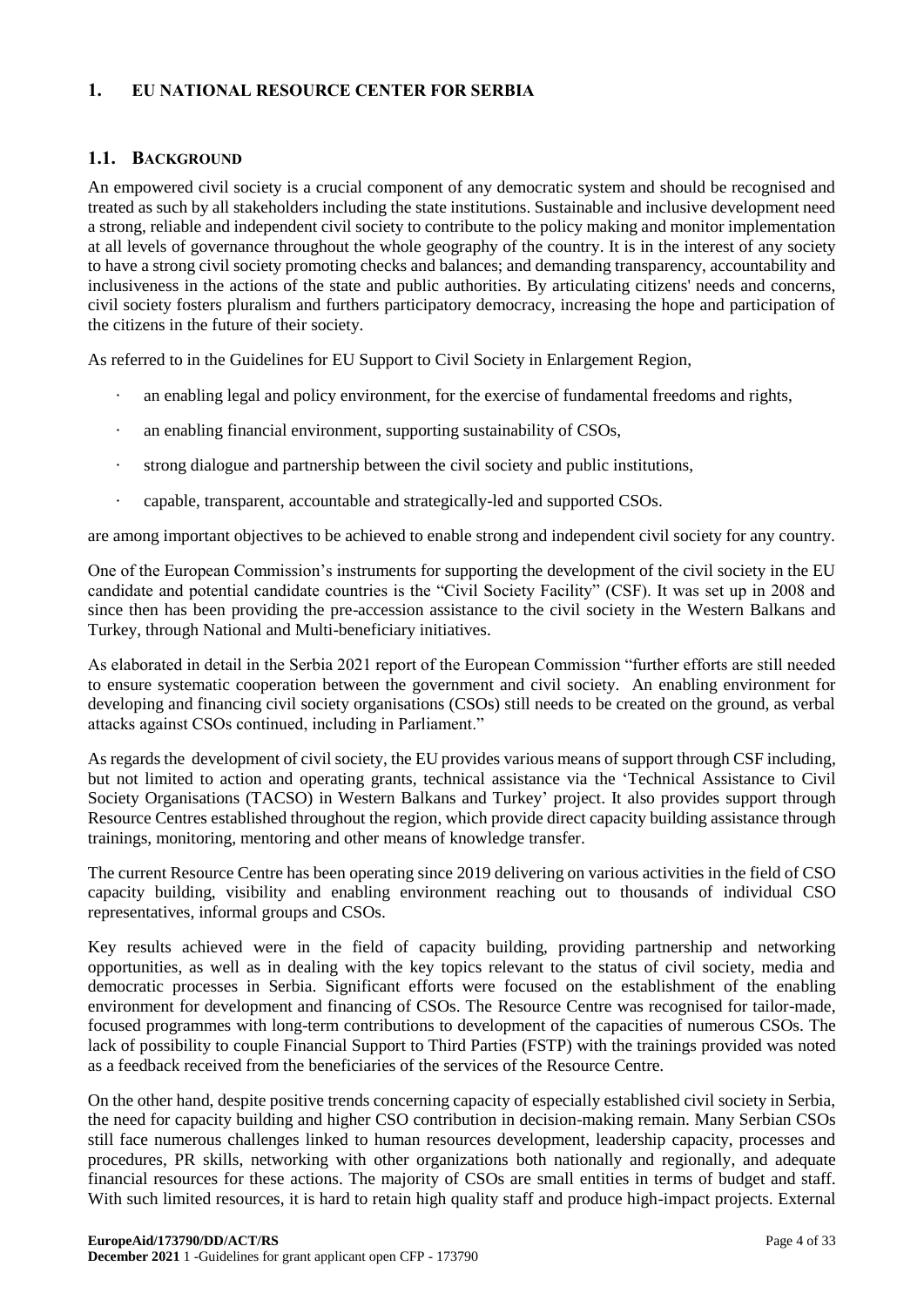agencies that could help the CSOs in project writing, human resources policies, planning and monitoring, management and administration continue to remain limited in the market.

On the positive side, there is a strong wave of diverse citizen interest groups coming into formation to advocate for local concerns, organised often as informal groups and at times small CSO initiatives. This trend is very positive and it is crucial to provide flexible support to all levels of civil society including strong mentoring aspect coupled with FSTP support to such groups and CSOs requiring assistance.

With this call for proposals, via EU National Resource Centre (EUNRC), capacity-building services coupled with FSTP when necessary will be provided to the CSOs and informal groups. A substantial FSTP support will similarly be provided to develop the civil society further, in sectors that do not receive strong donor support.

The EUNRC will contribute to empowering CSOs by supporting them in their organisational development and effectiveness through trainings, as well as FSTP support, while continuing to cooperate with TACSO, which focused on the regional value-add.

# <span id="page-4-0"></span>**1.2. OBJECTIVES OF THE PROGRAMME AND PRIORITY ISSUES**

The **global objective** of this call for proposals is: to strengthen the EU integration process in Serbia by empowering civil society to actively participate in policy decision making and by further stimulating an enabling environment for civil society.

The **specific objective(s)** of this call for proposals is:

- to further strengthen the overall capacity of civil society, including their capacities for advocacy and monitoring of reforms and Serbia's EU Integration process in all relevant sectors, enhancing their progress via tailor-made approaches, in line with their point of development in the life cycle, via an EU National Resource Centre throughout Serbia by regional presence where and as relevant;
- to increase the capacities of grassroots and informal groups for advocacy and monitoring of reforms and Serbia's EU Integration process through flexible financial support to third parties (FSTP) mechanisms:
	- o coupled with the generic resource centre trainings provided in all sectors, when necessary; and
	- o with a focus on strengthening under-developed civil society in specific sectors and assisting to the transformation of informal groups into organised CSOs.

The EUNRC will have three main components in its work:

- **1.** Trainings and relevant coaching / support to civil society: This component will comprise of trainings, when applicable, coupled with coaching and monitoring, assuring development of the beneficiaries, through measurable means of verification, up to 6 months after the provision of the training. It will also include self-study mock-up trainings made available to everyone interested via the website of EUNRC during the whole implementation period of this project and beyond.
- **2.** Development of sustainability of civil society in Serbia through strengthening their funding capacities: This component will map the current legislative framework including identifications of room for improvements. The EUNRC will provide capacity building to CSOs and informal groups to strengthen their funding through a wide range of options, while also taking the necessary steps to advocate for improvement of the legislative framework where applicable.
- **3.** Provision of FSTP: In order to strengthen the capacity of CSOs, grassroots and informal groups;
- **3.1.1.** Provide FSTP coupled with trainings to support the learning process referred to in the first component, i.e. as defined in "Trainings and relevant coaching / support to civil society", as appropriate;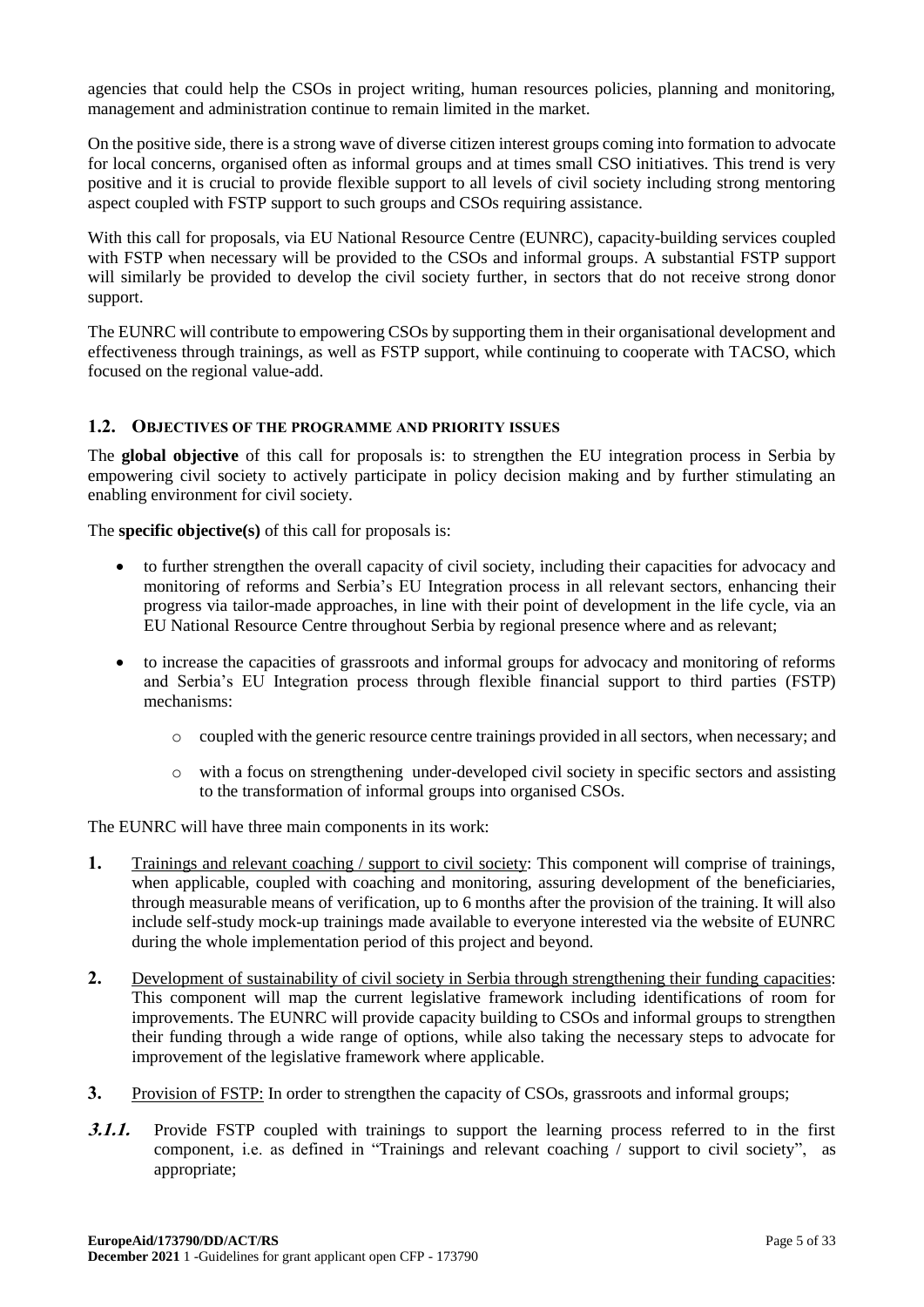**3.1.2.** Provide FSTP coupled with trainings, strong mentorship and monitoring in sectors of competition policies, consumer rights, agriculture, transport policies, urbanisation policies, rural development, food safety, fishery and tourism development, where the civil society is under-developed. Furthermore, identify other sectors where the civil society is under-developed and needs the most capacity building support, through a mapping exercise. Following review of the findings with the stakeholders and in consultation with the EUD, add any new sectors to the above list at the start of 3.1.2.

The **priorities** of this call for proposals are:

- To develop organisational capacities of civil society; and
- To increase the level and quality of participation of civil society in policy-making processes, including advocacy and monitoring of reforms and Serbia's EU Integration process; and
- To strengthen and further develop grassroots organisations and informal groups by means of networking, coaching, mentoring and FSTP.

### <span id="page-5-0"></span>**1.3. FINANCIAL ALLOCATION PROVIDED BY THE CONTRACTING AUTHORITY**

The overall indicative amount made available under this call for proposals is EUR 4,800,000. The contracting authority reserves the right not to award all available funds.

#### Size of grants

1

Any grant requested under this call for proposals must fall between the following minimum and maximum amounts:

- minimum amount: EUR 4,500,000.
- maximum amount: EUR 4,800,000.

Any grant requested under this call for proposals must fall between the following minimum and maximum percentages of total eligible costs of the action:

- Minimum percentage: 51% of the total eligible costs of the action.
- Maximum percentage: 95% of the total eligible costs of the action (see also Section 2.1.4).

The balance (i.e. the difference between the total cost of the action and the amount requested from the contracting authority) must be financed from sources other than the general budget of the Union or the European Development Fund<sup>4</sup>.

The grant may cover the entire eligible costs of the action if this is deemed essential to carry it out. If that is the case, the lead applicant must justify full financing in Section 2.1 of Annex A.2. The validity of the justification provided will be examined during the evaluation procedure. The absence of any justification may lead to the rejection of the application.

<sup>4</sup> Where a grant is financed by the European Development Fund, any mention of European Union financing must be understood as referring to European Development Fund financing.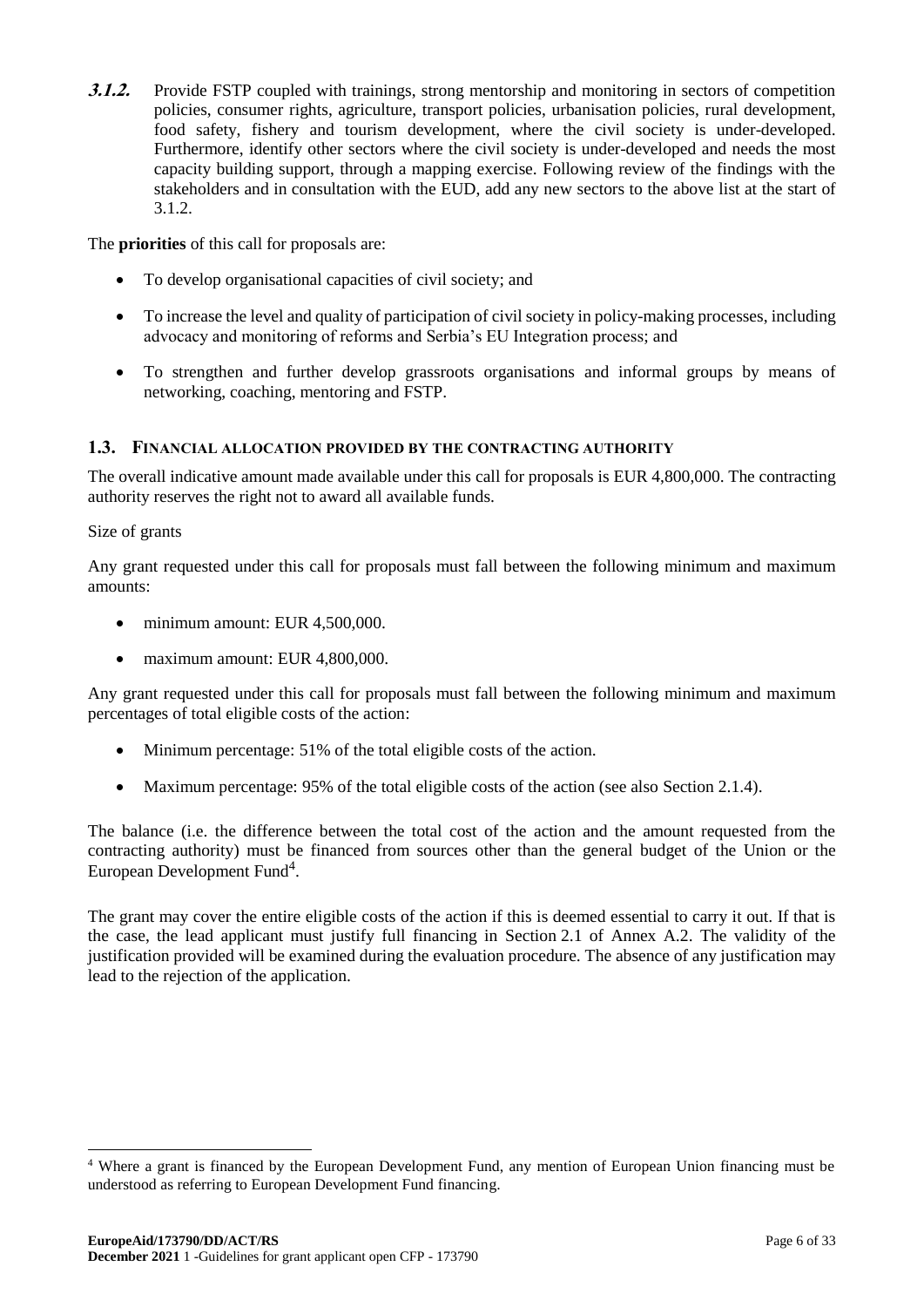# <span id="page-6-0"></span>**2. RULES FOR THIS CALL FOR PROPOSALS**

These guidelines set out the rules for the submission, selection and implementation of the actions financed under this call, in conformity with the practical guide, which is applicable to the present call (available on the internet at this address [http://ec.europa.eu/europeaid/prag/document.do?locale=en\)](http://ec.europa.eu/europeaid/prag/document.do?locale=en).<sup>5</sup>

# <span id="page-6-1"></span>**2.1. ELIGIBILITY CRITERIA**

There are three sets of eligibility criteria, relating to:

- (1) the actors  $(2.1.1.)$ :
	- The '**lead applicant'**, i.e. the entity submitting the application form;
	- if any, its **co-applicant(s)** (**where it is not specified otherwise the lead applicant and its coapplicant(s) are hereinafter jointly referred as 'applicant(s)'**);
	- and, if any, **affiliated entity(ies)** to the lead applicant and/or to a co-applicant(s);
- (2) the actions (2.1.3.):
	- actions for which a grant may be awarded:
- (3) the costs (2.1.4.):
	- types of cost that may be taken into account in setting the amount of the grant.

# <span id="page-6-2"></span>**2.1.1.** *Eligibility of applicants (i.e. lead applicant and co-applicant(s))*

#### **Lead applicant**

(1) In order to be eligible for a grant, the lead applicant must:

- be a legal person **and**
- be non-profit-making **and**
- a civil society organisation<sup>6</sup> and
- $\bullet$  be established in<sup>7</sup> the Republic of Serbia, **and**

<sup>1</sup> <sup>5</sup> Note that a lead applicant (i.e. a coordinator) whose pillars have been positively assessed by the European Commission and who is awarded a grant will not sign the standard grant contract published with these guidelines but a contribution agreement based on the contribution agreement template. All references in these guidelines and other documents related to this call to the standard grant contract shall in this case be understood as referring to the relevant provisions of the contribution agreement template.

<sup>6</sup> The broadest possible understanding about civil society organisations is applied under this call for proposals, as defined in 1999 by the European Economic and Social Committee (CES/1999/851) and further detailed by both the EESC (CES/1999/851, CES/2000/81) and the EC (COM/2002/0704 final, COM/2005/0290 final).

 $<sup>7</sup>$  To be determined on the basis of the organisation's statutes, which should demonstrate that it has been established by</sup> an instrument governed by the national law of the country concerned and that its head office is located in an eligible country. In this respect, any legal entity whose statutes have been established in another country cannot be considered an eligible local organisation, even if the statutes are registered locally or a 'Memorandum of Understanding' has been concluded.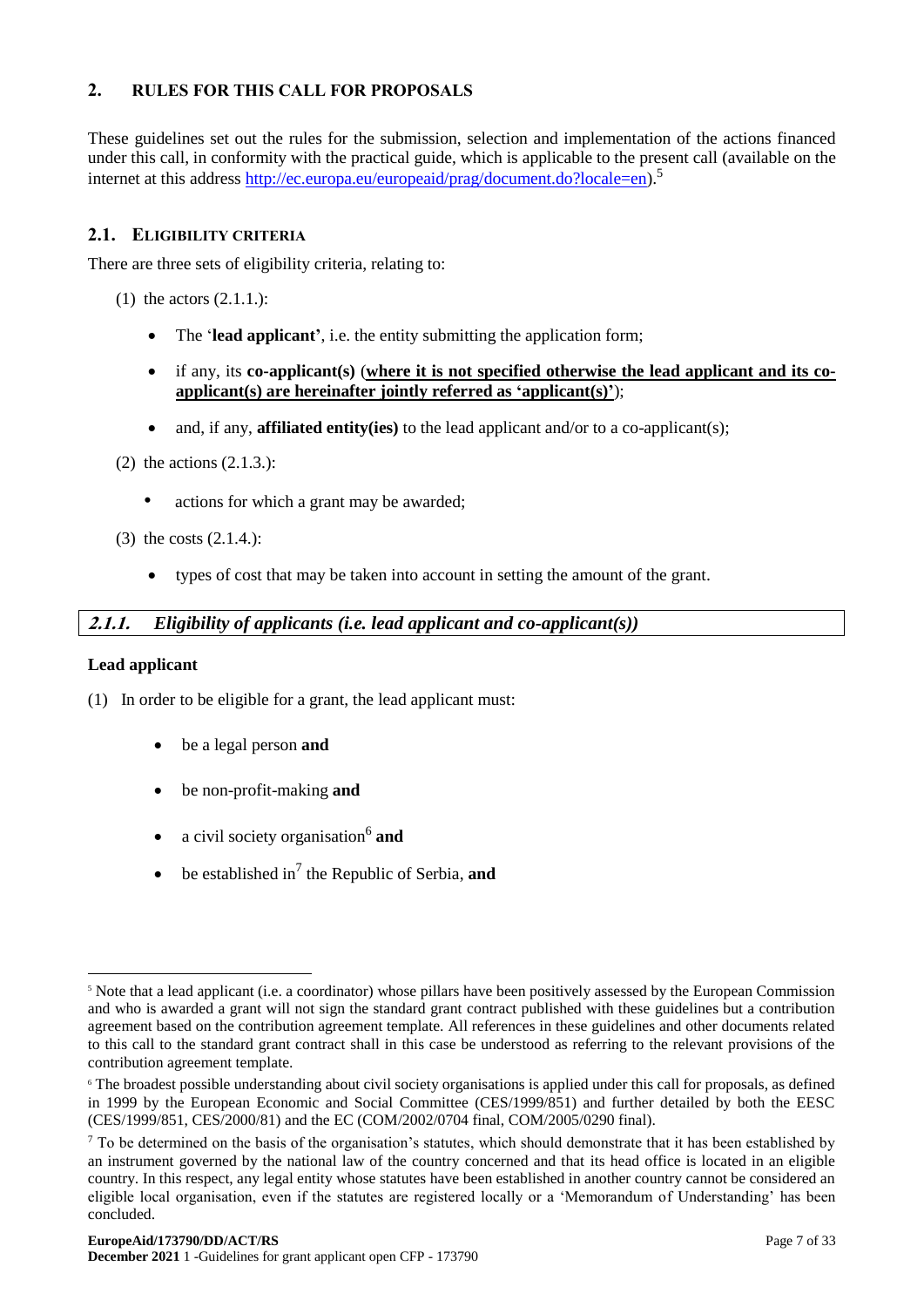- be directly responsible for the preparation and management of the action with the co-applicant(s) and affiliated entity(ies), not acting as an intermediary.
- (2) Potential applicants may not participate in calls for proposals or be awarded grants if they are in any of the situations listed in Section 2.6.10.1 of the practical guide;

Lead applicants, co-applicants, affiliated entities and, in case of legal entities, persons who have powers of representation, decision-making or control over the lead applicant, the co-applicants and the affiliated entities are informed that, should they be in one of the situations of early detection or exclusion according to Section 2.6.10.1 of the practical guide, personal details (name, given name if natural person, address, legal form and name and given name of the persons with powers of representation, decision-making or control, if legal person) may be registered in the early detection and exclusion system, and communicated to the persons and entities concerned in relation to the award or the execution of a grant contract. In this respect, provisionally selected lead applicants, co-applicants and affiliated entities or those placed in the reserve list are obliged to declare that they are not in one of the exclusion situations through a signed declaration on honour (PRAG Annex A14). For grants of EUR 15 000 or less, no declaration on honour is required. See section 2.4.

In Annex A.2 Section 5 ('declaration(s) by the lead applicant'), the lead applicant must declare that the lead applicant himself, the co-applicant(s) and affiliated entity(ies) are not in any of these situations.

The lead applicant must act with co-applicant(s) as specified hereafter.

If awarded the grant contract, the lead applicant will become the beneficiary identified as the coordinator in Annex G (special conditions). The coordinator is the sole interlocutor of the contracting authority. It represents and acts on behalf of any other co-beneficiary (if any) and coordinate the design and implementation of the action.

### **Co-applicant(s)**

The proposal should include a minimum of 3 CSOs established in Serbia outside the region/county/city where the lead applicant is established. The lead applicant is encouraged to act with co-applicants from different regions/counties/cities of Serbia, in order to have the ability to provide services throughout the whole territory of Serbia. Furthermore, it is advisable to have at least one co-applicant established in a Member State of the European Union.

In order to be eligible for a grant, the co-applicant must:

- be a legal person, **and**
- be non-profit-making, **and**
- a civil society organisation, **and**
- be established in the Republic of Serbia, **or** in a Member State of the European Union.

Co-applicants participate in designing and implementing the action, and the costs they incur are eligible in the same way as those incurred by the lead applicant.

Co-applicants must sign the mandate in Annex A.2 Section 5.

If awarded the grant contract, the co-applicant(s) will become beneficiary(ies) in the action (together with the coordinator).

(3) In addition, please note that contracts cannot be awarded to or signed with applicants included in the lists of EU restrictive measures (see Section 2.4. of the PRAG).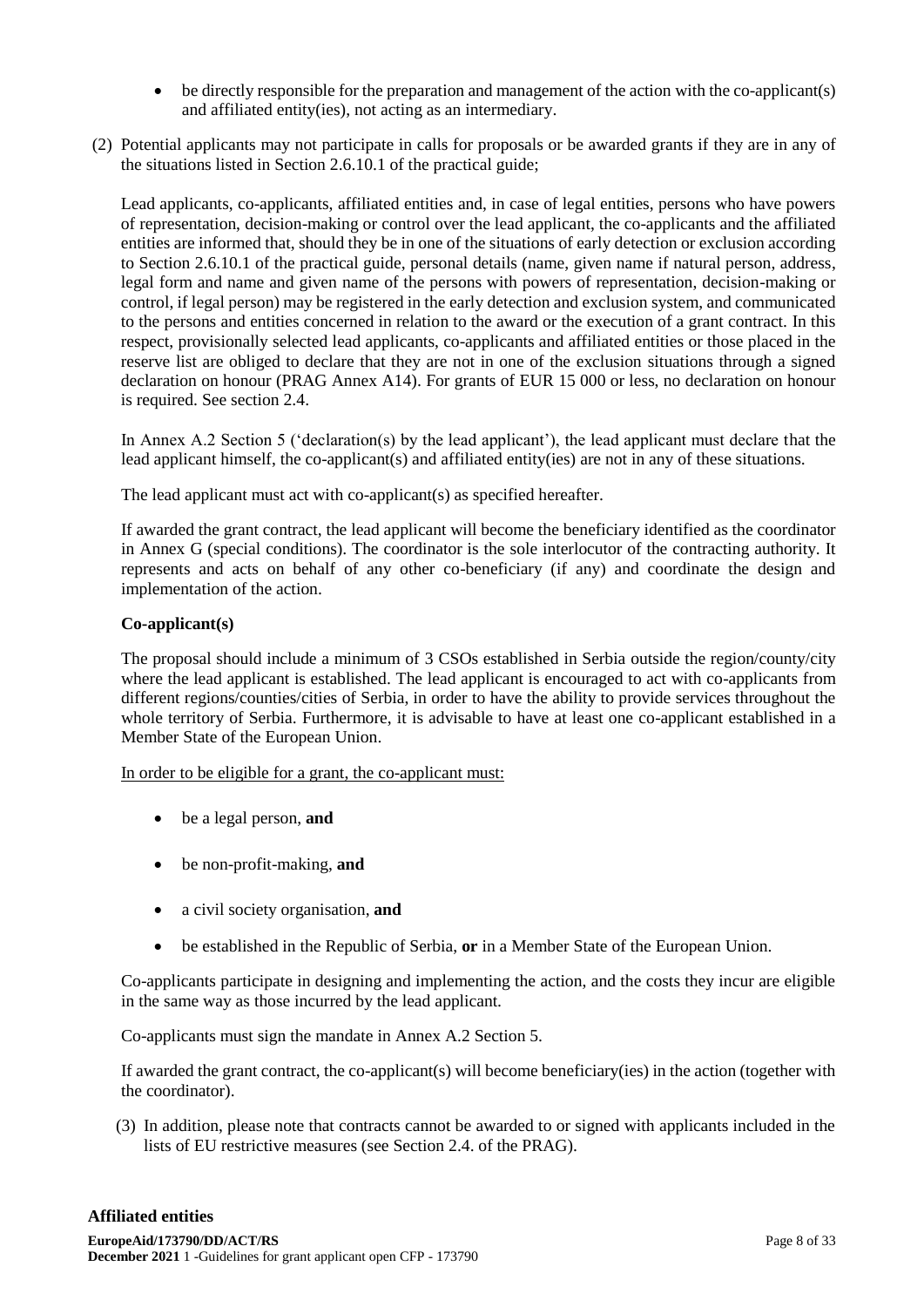The lead applicant and its co-applicant(s) may act with affiliated entity(ies).

# **Only the following entities may be considered as affiliated entities to the lead applicant and/or to coapplicant(s):**

Only entities having a structural link with the applicants (i.e. the lead applicant or a co-applicant), in particular a legal or capital link.

This structural link encompasses mainly two notions:

(i) Control, as defined in Directive 2013/34/EU on the annual financial statements, consolidated financial statements and related reports of certain types of undertakings:

Entities affiliated to an applicant may hence be:

- Entities directly or indirectly controlled by the applicant (daughter companies or first-tier subsidiaries). They may also be entities controlled by an entity controlled by the applicant (granddaughter companies or second-tier subsidiaries) and the same applies to further tiers of control;
- Entities directly or indirectly controlling the applicant (parent companies). Likewise, they may be entities controlling an entity controlling the applicant;
- Entities under the same direct or indirect control as the applicant (sister companies).
- (ii) Membership, i.e. the applicant is legally defined as a e.g. network, federation, association in which the proposed affiliated entities also participate or the applicant participates in the same entity (e.g. network, federation, association,…) as the proposed affiliated entities.

The structural link shall as a general rule be neither limited to the action nor established for the sole purpose of its implementation. This means that the link would exist independently of the award of the grant; it should exist before the call for proposals and remain valid after the end of the action.

By way of exception, an entity may be considered as affiliated to an applicant even if it has a structural link specifically established for the sole purpose of the implementation of the action in the case of so-called 'sole applicants' or 'sole beneficiaries'. A sole applicant or a sole beneficiary is a legal entity formed by several entities (a group of entities) which together comply with the criteria for being awarded the grant. For example, an association is formed by its members.

What is not an affiliated entity?

The following are not considered entities affiliated to an applicant:

- Entities that have entered into a (procurement) contract or subcontract with an applicant, act as concessionaires or delegates for public services for an applicant,
- Entities that receive financial support from the applicant,
- Entities that cooperate on a regular basis with an applicant on the basis of a memorandum of understanding or share some assets,
- Entities that have signed a consortium agreement under the grant contract (unless this consortium agreement leads to the creation of a 'sole applicant' as described above).

#### How to verify the existence of the required link with an applicant?

The affiliation resulting from control may in particular be proved on the basis of the consolidated accounts of the group of entities the applicant and its proposed affiliates belong to.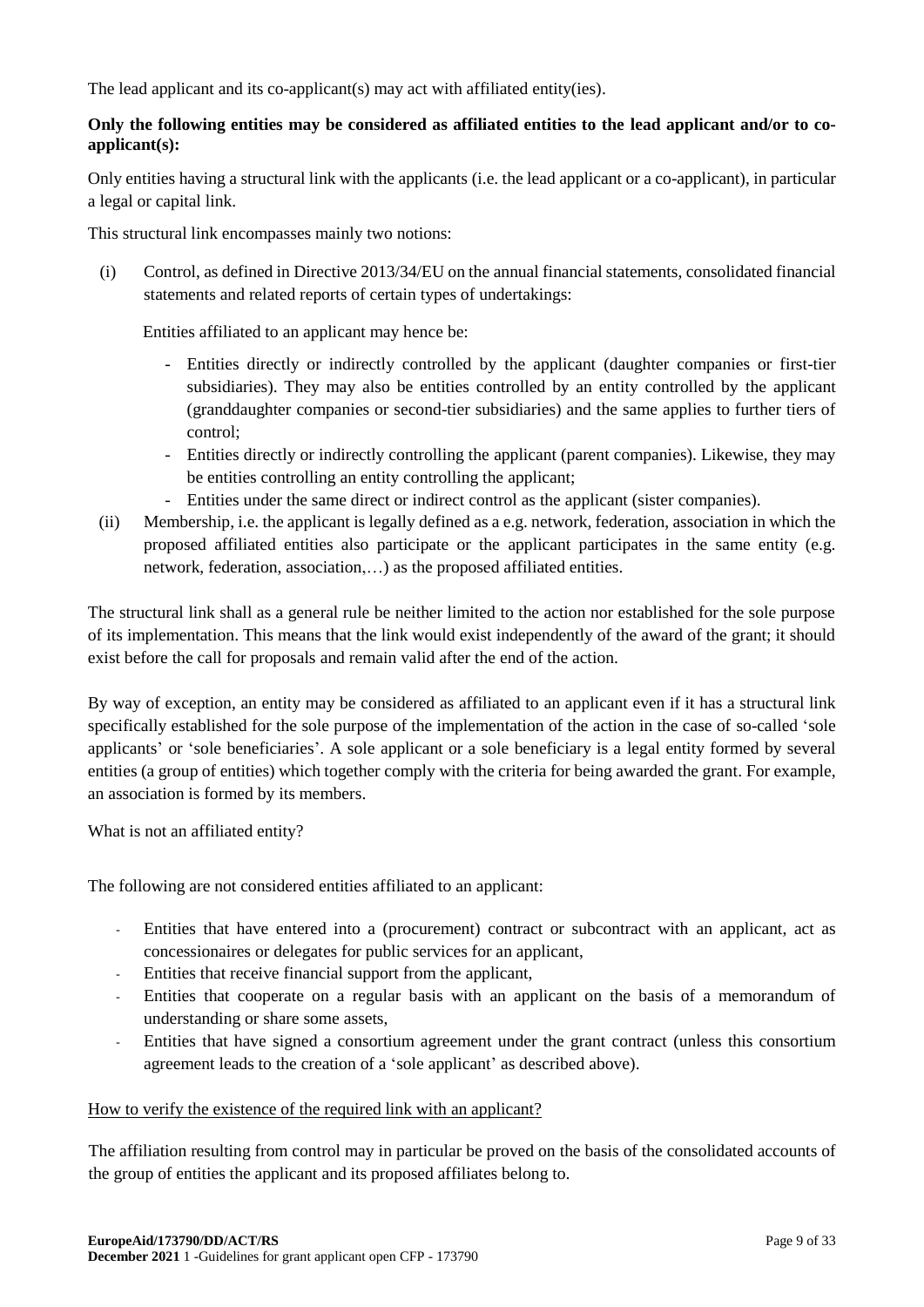The affiliation resulting from membership may in particular be proved on the basis of the statutes or equivalent act establishing the entity (network, federation, association) which the applicant constitutes or in which the applicant participates.

If the applicants are awarded a grant contract, their affiliated entity(ies) will not become beneficiary(ies) of the action and signatory(ies) of the grant contract. However, they will participate in the design and in the implementation of the action and the costs they incur (including those incurred for implementation contracts and financial support to third parties and subcontractors) may be accepted as eligible costs, provided they comply with all the relevant rules already applicable to the beneficiary(ies) under the grant contract.

Affiliated entity(ies) must satisfy the same eligibility criteria as the lead applicant and the co-applicant(s). They must sign the affiliated entity(ies) statement in Annex A.2 Section 5.

# <span id="page-9-0"></span>**2.1.2.** *Associates and contractors*

The following entities are not applicants nor affiliated entities and do not have to sign the 'mandate for coapplicant(s)' or 'affiliated entities' statement:

• Associates

Other organisations or individuals may be involved in the action. Such associates play a real role in the action but may not receive funding from the grant, with the exception of per diem or travel costs. Associates do not have to meet the eligibility criteria referred to in Section 2.1.1. Associates must be mentioned in Annex A.2 Section 4 — 'Associates participating in the action'.

**Contractors** 

The beneficiaries and their affiliated entities are permitted to award contracts. Associates or affiliated entity(ies) cannot be also contractors in the project. Contractors are subject to the procurement rules set out in Annex IV to the standard grant contract.

# <span id="page-9-1"></span>**2.1.3.** *Eligible actions: actions for which an application may be made*

#### Definition:

An action is composed of a set of activities.

#### Duration

The initial planned duration of an action may not be lower than **48 months** nor exceed **56 months**.

#### Sectors or themes

All sectors and themes relevant to EU Integration of Serbia

#### Location

Actions must take place in the Republic of Serbia.

#### Types of action

This grant should provide comprehensive support and capacity building services, as EU National Resource Centre to Civil Society. The EUNRC is required to provide equal treatment to the actors of civil society.

The applicants should demonstrate in their project proposal that all regions of Serbia including remote areas will be reached, and that sufficient number of activities will be implemented in urban and rural areas targeting civil society from all backgrounds, sizes, levels of capacity and experience.

This grant will include a mapping exercise at the start of the implementation of the project, which will further identify the sectors where civil society is under-developed (in addition to the ones already referred to within section 1.2. OBJECTIVES OF THE PROGRAMME AND PRIORITY ISSUES under part 3.1.2). The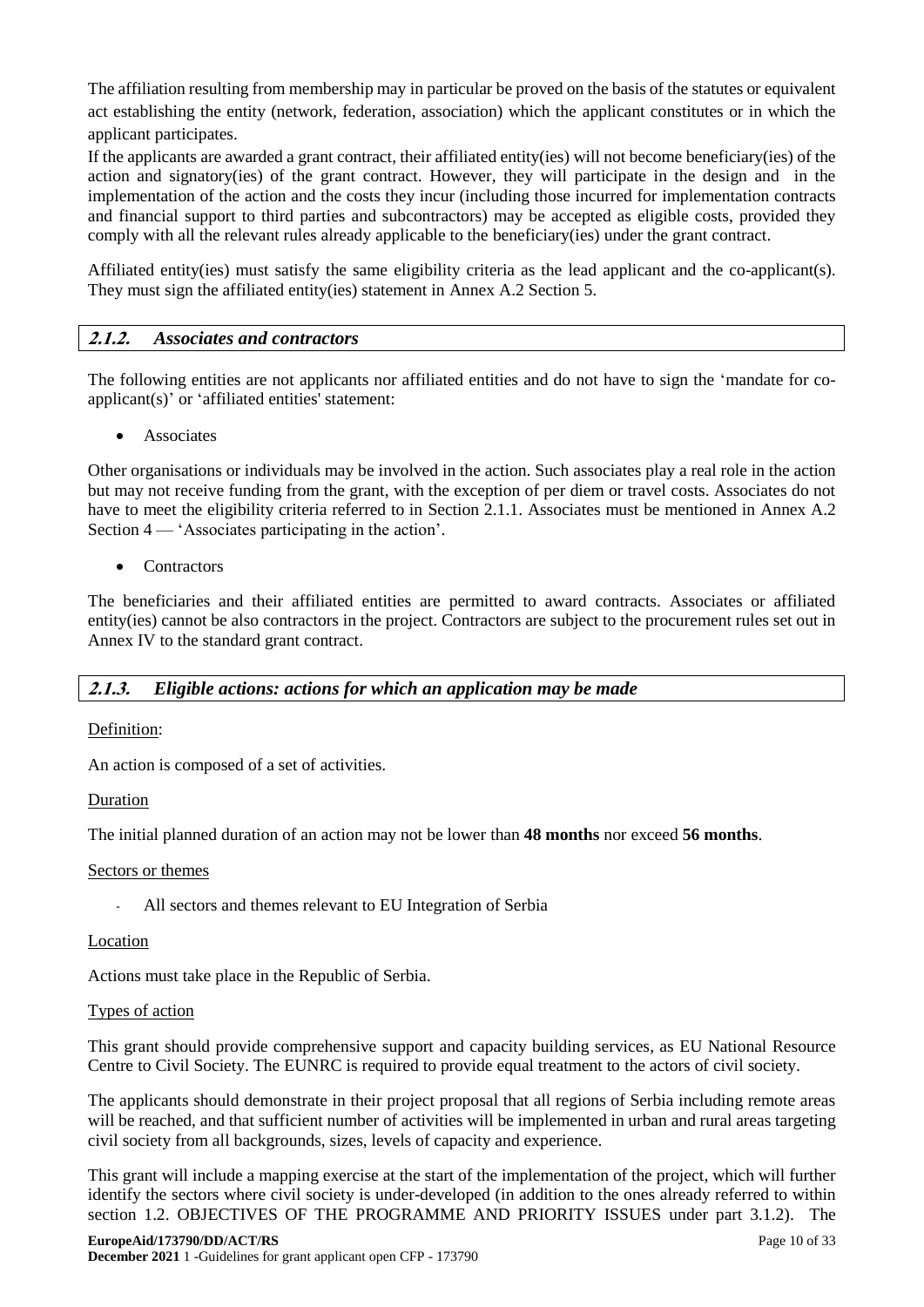mapping will be based on a set of scientific and measurable criteria for defining 'under-developed' civil society, which will be included in the full application of the applicants to the Call for Proposals.

These criteria will include, but are not limited to the following:

- Organisational capacity of CSOs (e.g. management, self-learning and development, turnover of personnel etc.),
- Financial capacity of CSOs,
- Diversity of funding,
- Strength of outreach to constituency,
- Impact on policy.

The action must further contribute to the achievement of relevant objectives and results of the "Guidelines for EU Support to Civil Society in Enlargement Region, 2021-2027" to be adopted by DG NEAR, expected within 2022 (NB: to be provided after the adoption).

The previous DG Enlargement "Guidelines for EU support to civil society in enlargement countries, 2014- 2020" can be found at: [https://eeas.europa.eu/sites/default/files/doc\\_guidelines\\_cs\\_support1.pdf](https://eeas.europa.eu/sites/default/files/doc_guidelines_cs_support1.pdf)

Types of Action which may be financed under this call:

### General:

- Strengthening organisational development of civil society;
- Support civil society to strengthen their advocacy skills, building networks and coalitions;
- Support cooperation among civil society, state institutions and donor community;
- Build capacity of civil society to contribute to the EU integration process;
- Policy research, needs analysis and monitoring of environment for civil society in line with the EU Guidelines on Civil Society;
- Mentoring and coaching support to civil society and their networks;
- Coordination of activities, in cooperation with the EU Delegation to Serbia and the EU Info Centre, to strengthen the visibility of EU funded grants and sub-grants through provision of relevant expertise;
- Provision of training to CSOs on how to use FSTP mechanisms to support grassroots and informal groups;
- Advocacy for improvement of the legislative framework for funding of civil society;
- Support civil society in diversification of their funding opportunities and strengthen fund-raising abilities outside the framework of EU accession funding.

#### FSTP specific:

- Provide financial support to third parties via permanent open calls;
- Complement financial support to third parties by:
	- o capacity building measures such as coaching and on-the-job training;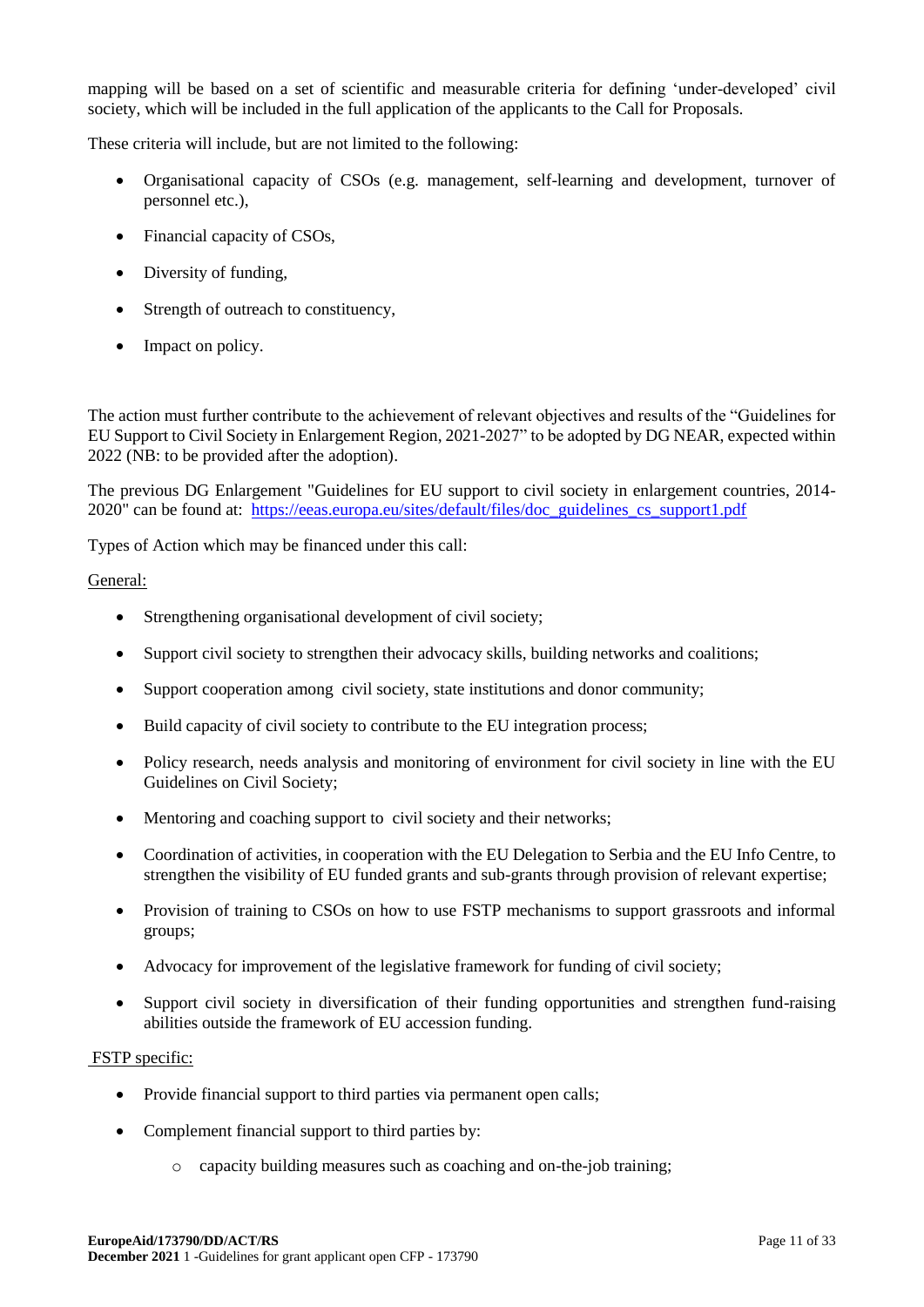- $\circ$  support and mentor the recipients of financial support in the implementation of their activities, as well as in the management of the financial support (i.e. related to financial and narrative reporting, budget execution and revisions, etc.).
- Support the beneficiaries of FSTP in achieving visibility of their actions and activities, and an effective communication / outreach in line with the scale of their activity.

The following types of action are ineligible:

- actions concerned only or mainly with individual sponsorships for participation in workshops, seminars, conferences and congresses;
- actions concerned only or mainly with individual scholarships for studies or training courses;
- actions concerned only or mainly with study visits or participation in international forums;
- infrastructure projects or projects essentially focused on the purchase of equipment;
- purchase and/or renovation of buildings or offices;
- actions aiming predominantly at charitable donations and profit making activities;
- actions which are already funded by other Community programmes and / or undertaken before the date of contract signature.

#### Types of activity

Non-exhaustive list of types of activity, which may be financed under this call:

General:

- Organisation of capacity building services with particular attention to a wide outreach to CSOs, including small and underdeveloped ones as well as informal groups;
- Organisation and implementation of training programmes, such as strategic management, PCM, advocacy and lobbying, CSOs' visibility and public relations, etc.;
- Provision of ad hoc services through a help-desk:
- Provision of trainings through an eLearning platform allowing for evaluation of performance, followup through tailor-made training coupled with seed money allowing implementation;
- Dissemination of timely information in relation to the changes in legislation and policies concerning civil society, including funding opportunities;
- Networking events and partnership building for CSOs;
- Facilitation of exchange of information, know-how and experience among CSOs, grassroots, informal groups and individual activists;
- Organisation of seminars, conferences, workshops, round tables and alike;
- Performing sector specific research activities relevant to development of civil society in that sector;
- Publication of monitoring reports, leaflets, brochures, manuals on best practices and related web based materials, etc.;
- Grant visibility activities: all applicants should include a communication and visibility strategic plan both in the Full Application and the budget in line with the Communication and Visibility Manual for European Union External Actions, see more precise instructions below;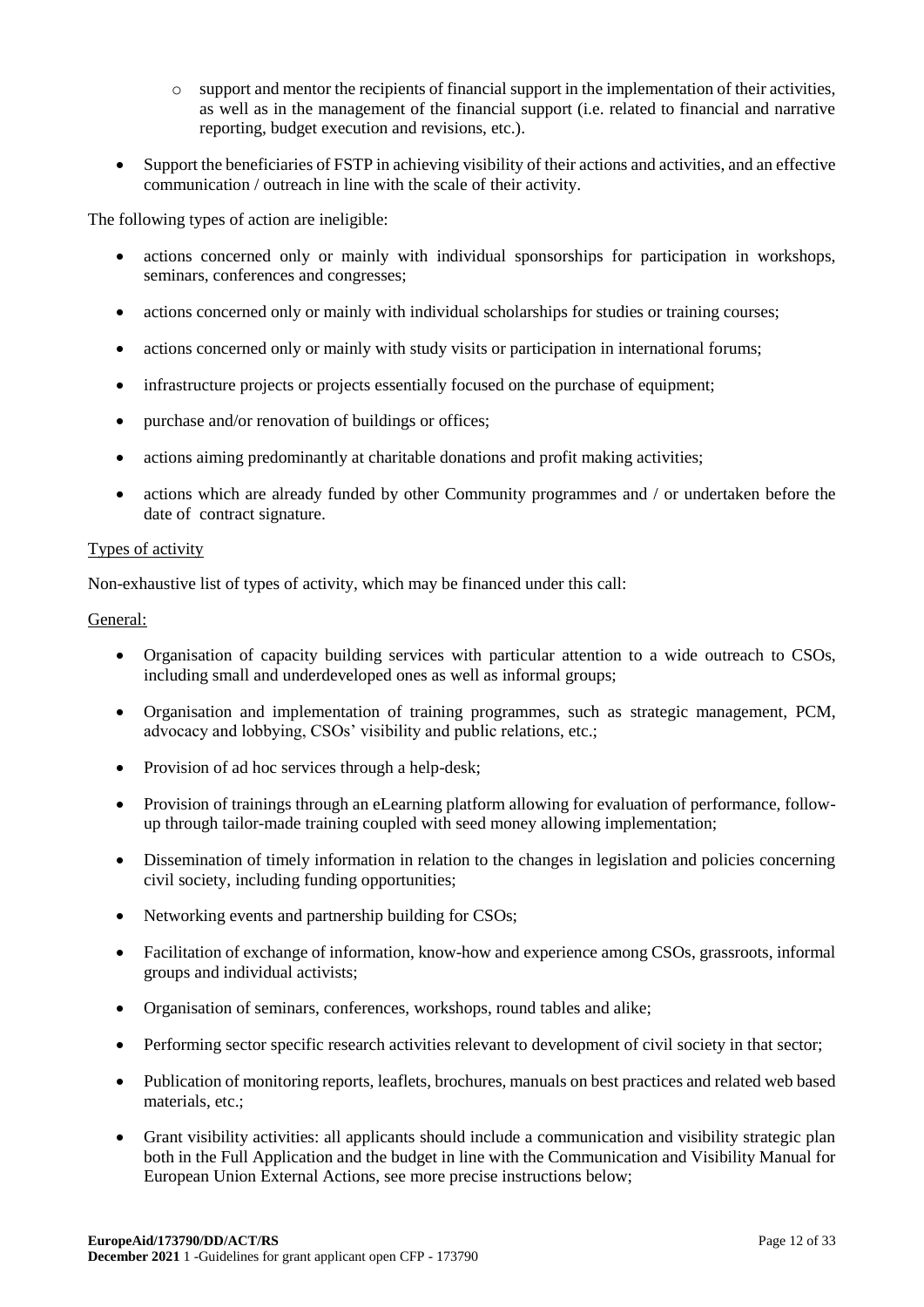Issuing quarterly and ad-hoc reports about the general state of civil society, changes to relevant legislation, sector specific analysis and policy proposals.

FSTP specific:

- Provision of FSTP and relevant support activities including strong mentoring and capacity building to CSOs, grassroots and informal groups;
- Monitoring measurable achievements and feeding the outputs of FSTPs provided, to the EUD and policy makers;
- Awareness raising in the fields of FSTP provided.

# Financial support to third parties<sup>8</sup>

Applicants shall propose financial support to third parties.

Applicants shall propose financial support to third parties in order to help achieving the objectives of the action.

In compliance with the present guidelines and notably of any conditions or restrictions in this Section, the lead applicant should define mandatorily in Section 2.1.1 of Annex A.2 (Grant application form – Full application):

- (i) the overall objectives, the specific objective(s) and the outputs<sup>9</sup> (i.e. the results) to be achieved with the financial support
- (ii) the different types of activities eligible for financial support, on the basis of a fixed list
- (iii) the types of persons or categories of persons which may receive financial support
- (iv) the criteria for selecting these entities and giving the financial support
- (v) the criteria for determining the exact amount of financial support for each third entity, and
- (vi) the maximum amount which may be given.

In all events, the mandatory conditions set above for giving financial support (points (i) to (vi)) have to be strictly defined in the grant contract as to avoid any exercise of discretion.

**The grant beneficiary proposal must include a financial support to third parties consuming minimum 50% of the direct eligible cost of the action (please refer to budget heading 7 "Subtotal direct eligible costs of the Action" within the Annex B-Budget).**

**Minimum 40% of the financial support to third parties (under Annex B - Budget under heading 6 "Other") provided needs to be given to beneficiaries in the sectors within section 1.2. OBJECTIVES OF THE PROGRAMME AND PRIORITY ISSUES under part 3.1.2, as well as others, where civil society is identified as under-developed during the mapping exercise in consultation with the EUD and other stakeholders.** 

The maximum total amount of financial support per third party during the full implementation period of the project is  $EUR \le 60,000$ . The maximum amount of financial support per third party per award is  $EUR$  40,000.

The Informal Groups to benefit from the FSTP need to be supported via an intermediary CSO. The maximum total amount of financial support per Informal Group during the full implementation period of the project is  $EUR \leq 5,000$ .

1

<sup>&</sup>lt;sup>8</sup> These third parties are neither affiliated entity(ies) nor associates nor contractors.

<sup>9</sup> As per OECD DAC definition, the term 'results' includes: 'impact' (overall objective), 'outcome(s)' (specific objective(s) and 'output(s)'.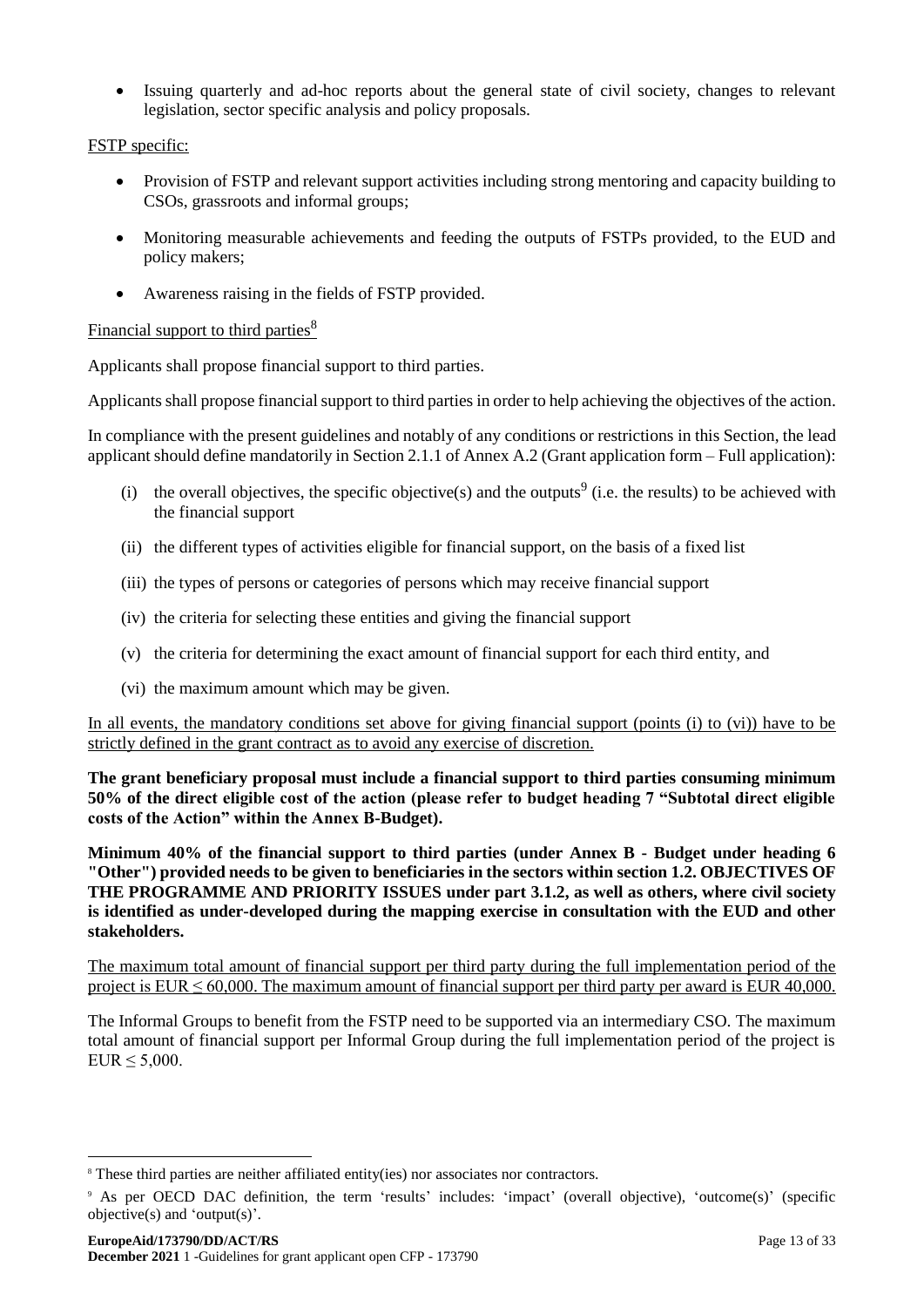The financial support to third parties is allowed under the specific conditions applicable to this call for proposals.

For this Call for proposals the following specific conditions apply for the third parties:

- · be a legal person
- · be non-profit-making and
- be a specific type of organisation such as: non-governmental organisations (NGOs), i.e. organizations considered as non-state, non-profit making actors operating on an independent and accountable basis. They may include: non-governmental organizations, professional associations, chambers of commerce, employers associations and trade unions, centres, independent foundations, and independent research based institutions, public and private universities, media organizations, legally registered civil society network.
- be legally established in Serbia.

#### **Indicative types of activities eligible for financial support to third parties:**

- Development of policy papers, monitoring reports, public opinion surveys, legislation revision, and budget analysis including manuals on best practices related to the priority themes;
- Statistical analysis, focus group discussions, questionnaires to specific groups to build evidence-based work, opinion polls, and other tools related to public policies analysis;
- Travel costs, organisation and participation to public debates, seminars, workshops;
- Fieldwork to collect information, opinions, and suggestions for policy improvement;
- Advocacy activities, including those related to the dissemination of findings, suggestions, and recommendations;
- Communication and visibility activities related to dissemination of findings, suggestions, and recommendations, through channels of social media, television, radio and other innovative communication channels.

The modalities through which the financial support is granted (e.g. following a call for proposals or expression of interest) must also be specified and clearly linked to support the achievement of the relevant specific objectives defined in the Guidelines.

The financial support to third parties must be awarded in accordance with the general principles for contracting in the context of European Union external actions:

- (a) ensuring sufficient transparency, fair competition and adequate ex-ante publicity;
- (b) ensuring equal treatment, proportionality and non-discrimination;
- (c) avoiding conflicts of interests throughout the entire procurement procedure.

#### **The total amount foreseen for the financial support to third parties must be clearly identifiable in the Annex B - Budget under heading 6 "Other".**

#### Visibility

The applicants must take all necessary steps to publicise the fact that the European Union has financed or cofinanced the action. As far as possible, actions that are wholly or partially funded by the European Union must incorporate information and communication activities designed to raise the awareness of specific or general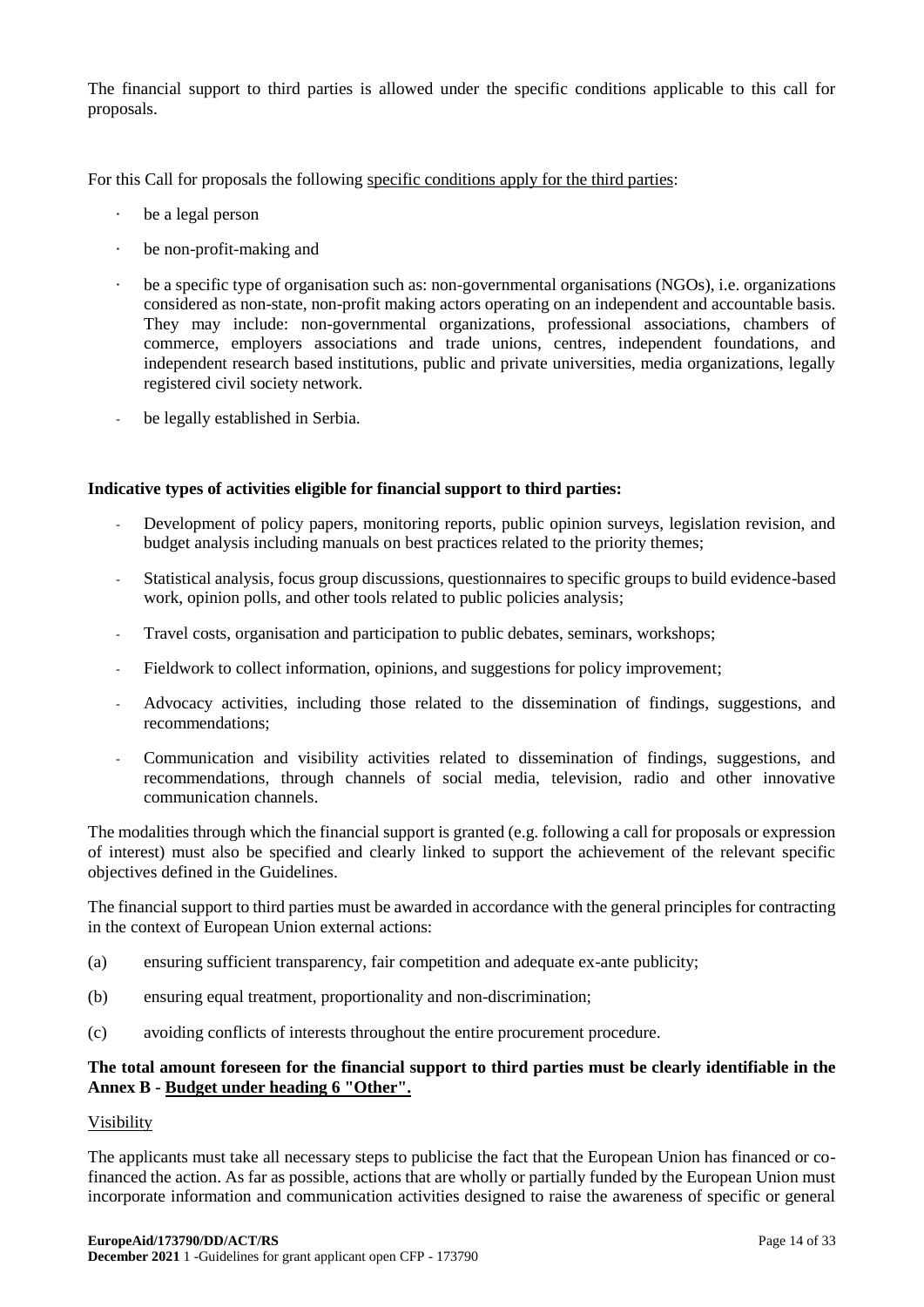audiences of the reasons for the action and the EU support for the action in the country or region concerned, as well as the results and the impact of this support.

Applicants must comply with the objectives and priorities and guarantee the visibility of the EU financing (see the Requirements for Visibility Communication for EU external actions specified and published by the European Commission at https://ec.europa.eu/international-partnerships/comm-visibility-requirements en)

#### Number of applications and grants per applicants / affiliated entities

The lead applicant may not submit more than one application under this call for proposals.

The lead applicant may not be awarded more than one grant under this call for proposals.

The lead applicant may not be a co-applicant or an affiliated entity in another application at the same time.

A co-applicant/affiliated entity may not be the co-applicant or affiliated entity in more than two application(s) under this call for proposals.

A co-applicant/affiliated entity may not be awarded more than one grant under this call for proposals.

# <span id="page-14-0"></span>**2.1.4.** *Eligibility of costs: costs that can be included*

Union contributions under this call for proposals take the following form(s):

- Reimbursement of eligible costs that may be based on any or a combination of the following forms:
	- (i) actual costs incurred by the beneficiary(ies) and affiliated entity(ies);
	- (ii) one or more simplified cost options (see below).

Only 'eligible costs' can be covered by a grant. The categories of costs that are eligible and non-eligible are indicated below. The budget is both a cost estimate and an overall ceiling for 'eligible costs'.

Simplified cost options may take the form of:

- **unit costs:** covering all or certain specific categories of eligible costs which are clearly identified in advance by reference to an amount per unit.
- **lump sums:** covering in global terms all or certain specific categories of eligible costs which are clearly identified in advance.
- **flat-rate financing:** covering specific categories of eligible costs which are clearly identified in advance by applying a percentage fixed ex ante.

Simplified costs options (SCOs) are divided in two categories:

1/ "output or result based SCOs": this category includes costs linked to outputs, results, activities, deliverables in the framework of a specific project (for example the determination of a lump sum for the organization of a conference, or for the realisation of a determined output/activity). Where possible and appropriate, lump sums, unit costs or flat rates shall be determined in such a way to allow their payment upon achievement of concrete outputs and/or results. This type of SCO can be proposed by the beneficiary (no threshold is applicable) at proposal's stage (in Annex A.2 – Grant application form – Full application). In case the evaluation committee and the contracting authority are not satisfied with the quality of the justification provided reimbursement on the basis of actually incurred costs is always possible.

2/ "other SCOs". This second category entails simplified cost options embedded in the cost accounting practices of the beneficiary if they are accepted by national authorities under comparable funding schemes. In this case, the grant beneficiary shall demonstrate that the national authority accepted the cost accounting practices and will have to specify in which context this acceptance is given. The evaluation committee will assess if the funding scheme is comparable.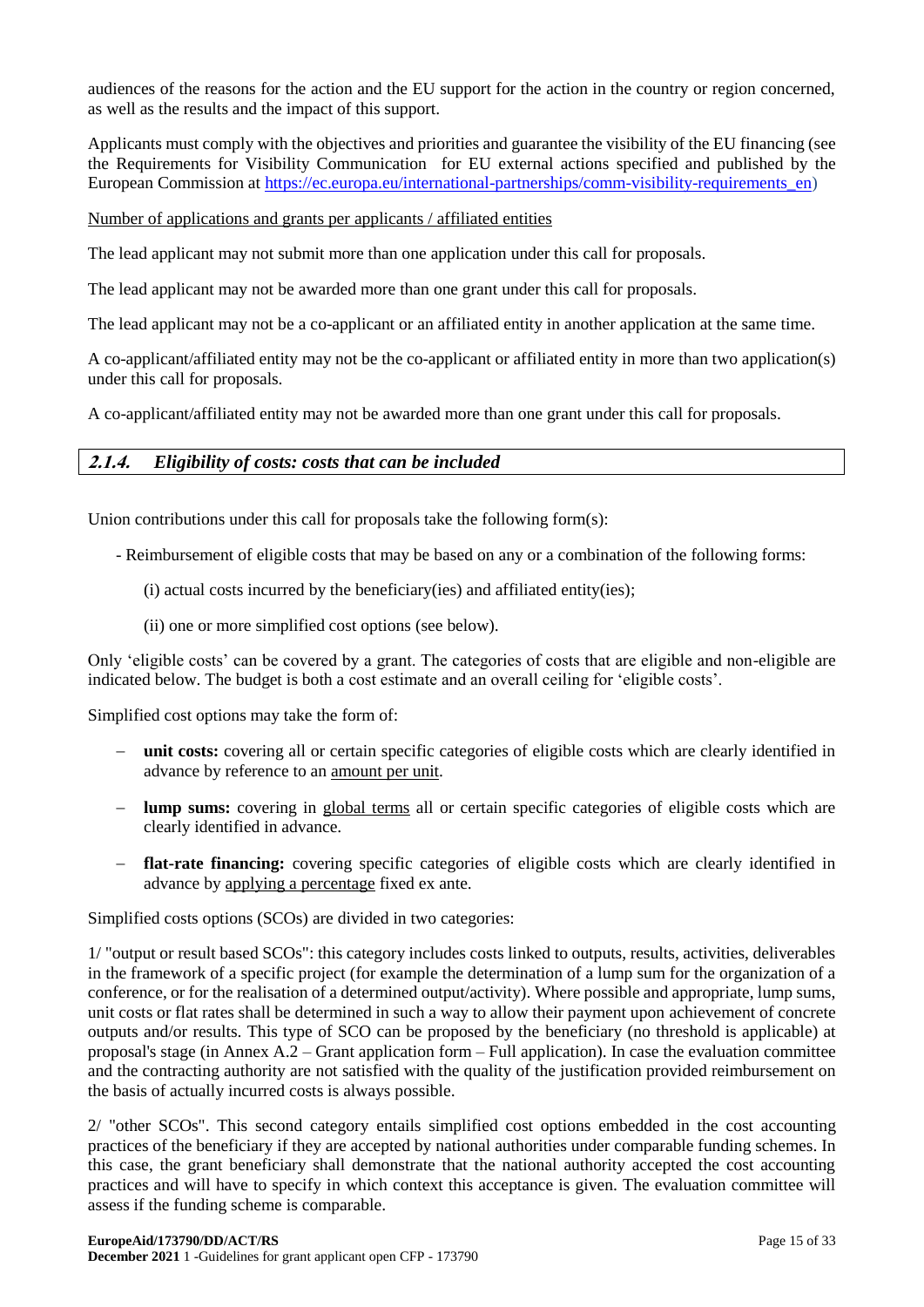To obtain reimbursement of this category of SCOs, the beneficiary shall make reference to the comparable funding schemes of national authorities in the budget justification sheet (annex B). In case the evaluation committee and the contracting authority are not satisfied with the quality of the justification provided reimbursement on the basis of actually incurred costs is always possible.

The amounts or rates have to be based on estimates using objective data such as statistical data or any other objective means or with reference to certified or auditable historical data of the applicants or the affiliated entity(ies). Determining SCO is possible also through 'expert judgement' provided by internally available experts or procured in accordance with the applicable rules. Experts must be either commissioned auditors or chartered accountants, or staff of the contracting authority but cannot be staff of the beneficiary. The methods used to determine the amounts or rates of unit costs, lump sums or flat-rates must comply with the criteria established in Annex K, and especially ensure that the costs correspond fairly to the actual costs incurred by the beneficiary(ies) and affiliated entity(ies), are in line with their cost accounting practices, no profit is made and the costs are not already covered by other sources of funding (no double funding). Please refer to Annex K for the details of the procedure to be followed depending on the type and amount of the costs to be declared as SCO. Applicants proposing this form of reimbursement, must clearly indicate in worksheet no.1 of Annex B, each heading/item of eligible costs concerned by this type of financing, i.e. add the reference in capital letters to 'UNIT COST', 'LUMPSUM', 'FLAT RATE' in the Unit column (see example in Annex K).

Additionally, in Annex B, in the second column of worksheet no.2, 'Justification of the estimated costs' per each of the corresponding budget item or heading applicants must:

- describe the information and methods used to establish the amounts of unit costs, lump sums and/or flat-rates, to which costs they refer, for output or result based SCO;
- clearly explain the formulas for calculation of the final eligible amount for output or result based SCO;
- make reference to the national authorities comparable funding schemes for other SCOs.

In case of output or result based SCOs the evaluation committee and the contracting authority decide whether to accept the proposed amounts or rates on the basis of the provisional budget<sup>10</sup> submitted by the applicants. by analysing factual data of grants carried out by the applicants or of similar actions. In case the evaluation committee and the contracting authority are not satisfied with the quality of the justification provided reimbursement on the basis of actually incurred costs is always possible.

No threshold is set ex-ante for the total amount of financing that can be authorised by the contracting authority on the basis of simplified cost options. Other SCOs can be declared only if previously accepted by national authorities in comparable funding schemes.

Recommendations to award a grant are always subject to the condition that the checks preceding the signing of the grant contract do not reveal problems requiring changes to the budget (such as arithmetical errors, inaccuracies, unrealistic costs and ineligible costs). The checks may give rise to requests for clarification and may lead the contracting authority to impose modifications or reductions to address such mistakes or inaccuracies. It is not possible to increase the grant or the percentage of EU co-financing as a result of these corrections.

It is therefore in the applicants' interest to provide a **realistic and cost-effective budget**.

The grant may take the form of a single lump-sum covering the entire eligible costs of an action or a work programme.

Single lump sums may be determined on the basis of the estimated budget, which should comply with the principles of economy, efficiency and effectiveness. Compliance with these principles shall be verified ex ante at the time of evaluation of the grant application.

-

 $10$  Budget should be submitted with the calculation of costs without VAT, excise duties and other special consumption taxes or any other similar tax, duties or charges having equivalent effect.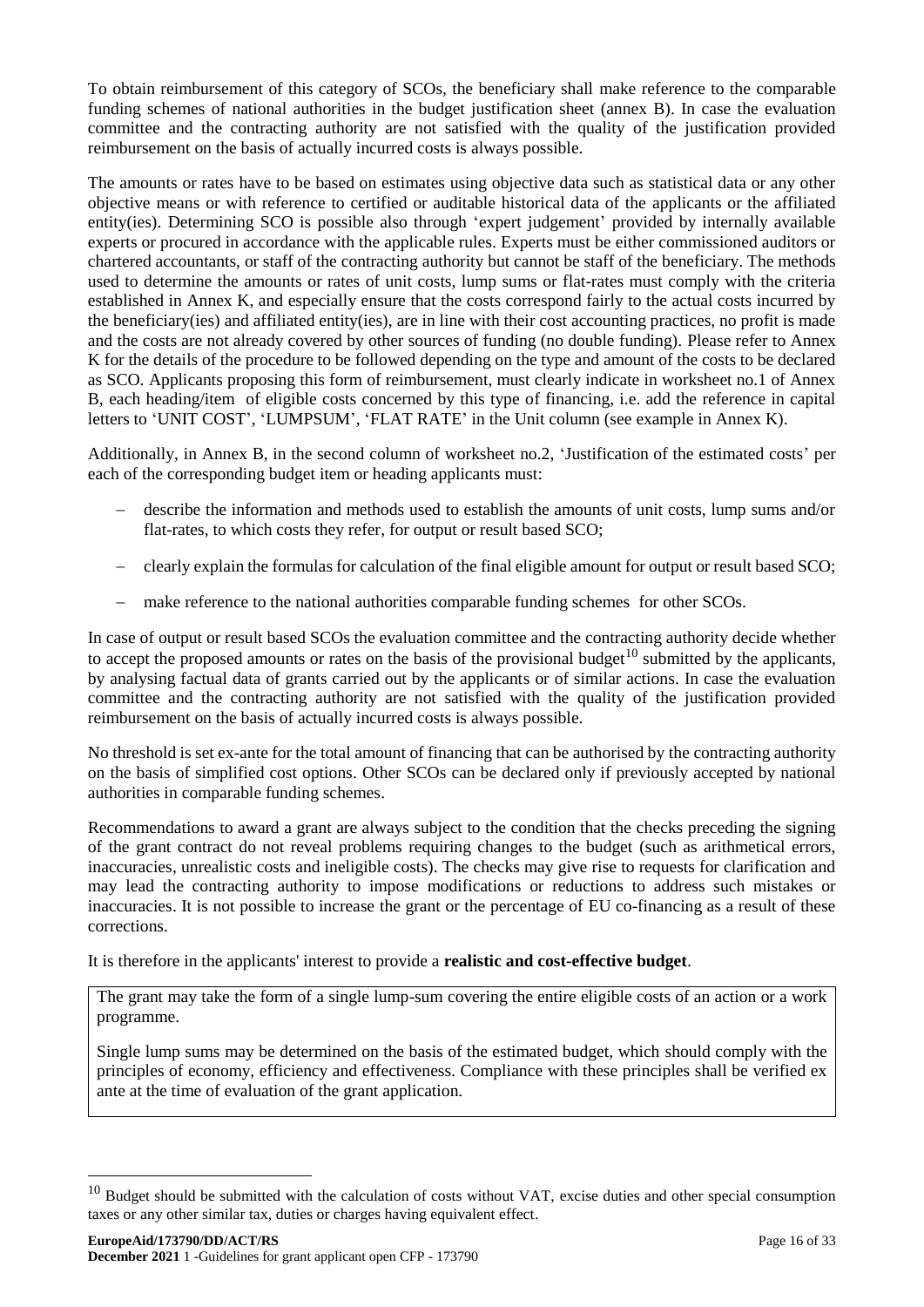When authorising single lump sums the authorising officer responsible shall comply with the conditions applicable to output or result based SCOs.

When using this form of financing, the description of the action shall include detailed information on the essential conditions triggering the payment, including, where applicable, the achievement of outputs and/or results.

#### Eligible direct costs

To be eligible under this call for proposals, costs must comply with the provisions of Article 14 of the general conditions to the standard grant contract (see Annex G of the guidelines).

The applicants (and where applicable their affiliated entities) agree that the expenditure verification(s) referred to in Article 15.7 of the general conditions to the standard grant contract (see Annex G of the Guidelines) will be carried out by the Contracting Authority or any external body authorised by the Contracting Authority.

### Contingency reserve

The budget may include a contingency reserve not exceeding 5% of the estimated direct eligible costs. It can only be used with the **prior written authorisation** of the contracting authority.

### Eligible indirect costs

The indirect costs incurred in carrying out the action may be eligible for flat-rate funding, but the total must not exceed 7% of the estimated total eligible direct costs. Indirect costs are eligible provided that they do not include costs assigned to another budget heading in the standard grant contract. The lead applicant may be asked to justify the percentage requested before the grant contract is signed. However, once the flat rate has been fixed in the special conditions of the grant contract, no supporting documents need to be provided.

If any of the applicants or affiliated entity(ies) is in receipt of an operating grant financed by the EU, it may not claim indirect costs on its incurred costs within the proposed budget for the action.

#### Contributions in kind

Contributions in kind mean the provision of goods or services to beneficiaries or affiliated entities free of charge by a third party. As contributions in kind do not involve any expenditure for beneficiaries or affiliated entities, they are not eligible costs (except for personnel costs for the work carried out by volunteers under an action or an operating grant if so authorised).

Contributions in kind may not be treated as co-financing. However, if the description of the action as proposed includes contributions in kind, the contributions have to be made.

Other co-financing shall be based on estimates provided by the applicant.

#### Ineligible costs

The following costs are not eligible:

- debts and debt service charges (interest);
- provisions for losses or potential future liabilities;
- costs declared by the beneficiary(ies) and financed by another action or work programme receiving a European Union (including through EDF) grant;
- purchases of land or buildings, except where necessary for the direct implementation of the action, in which case ownership must be transferred in accordance with Article 7.5 of the general conditions of the standard grant contract, at the latest at the end of the action;
- currency exchange losses;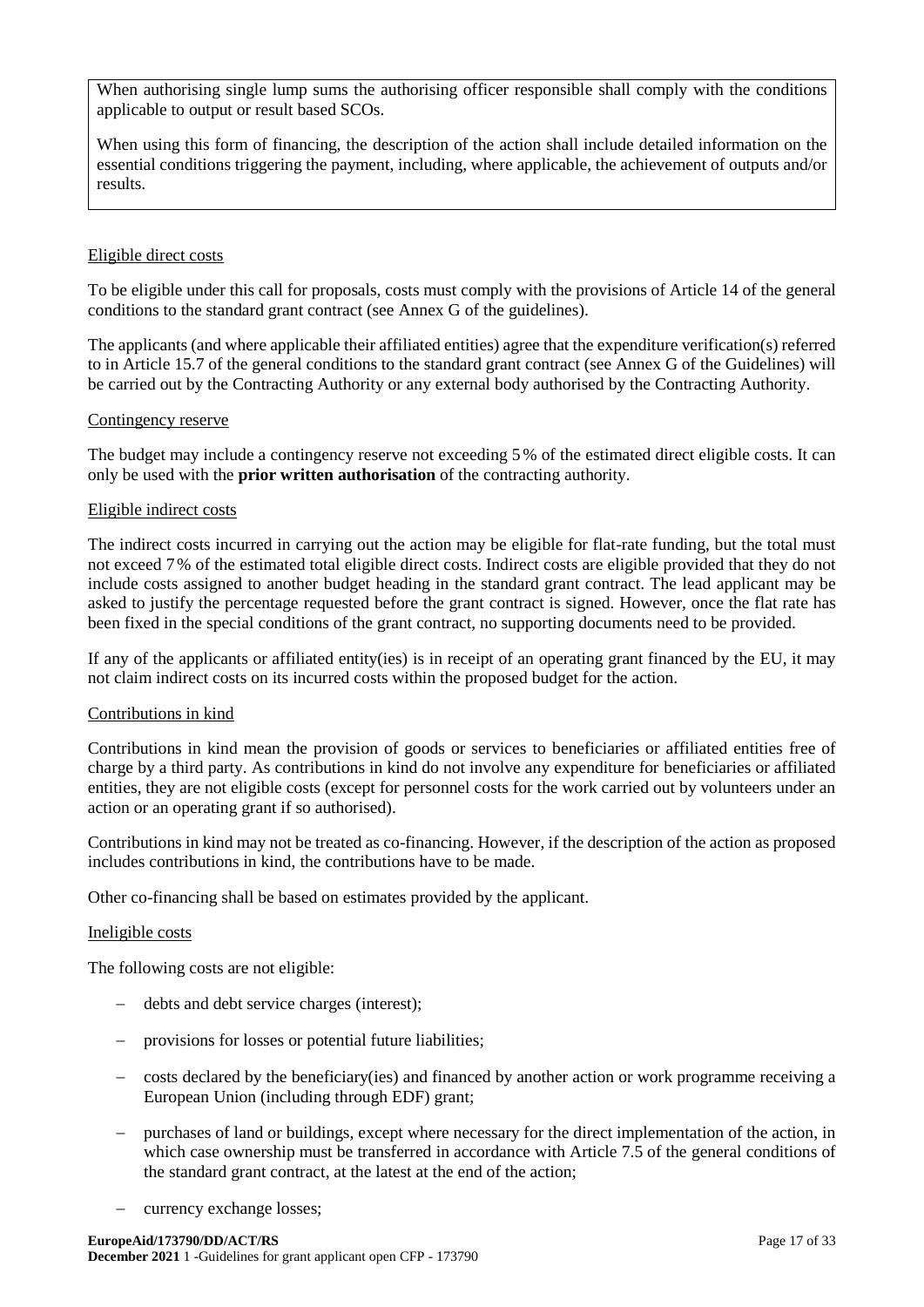- credit to third parties;
- salary costs of the personnel of national administrations; and
- Value Added Tax (VAT), excise duties and other special consumption taxes or any other similar tax, duties or charges having equivalent effect (subject to the final provisions as defined in the  $\text{FFPA}^{11}$ ).

### <span id="page-17-0"></span>**2.1.5.** *Ethics clauses and Code of Conduct*

#### a) Absence of conflict of interest

The applicant must not be affected by any conflict of interest and must have no equivalent relation in that respect with other applicants or parties involved in the actions. Any attempt by an applicant to obtain confidential information, enter into unlawful agreements with competitors or influence the evaluation committee or the contracting authority during the process of examining, clarifying, evaluating and comparing applications will lead to the rejection of its application and may result in administrative penalties according to the Financial Regulation in force.

#### b) Respect for human rights as well as environmental legislation and core labour standards

The applicant and its staff must comply with human rights. In particular and in accordance with the applicable act, applicants who have been awarded contracts must comply with the environmental legislation including multilateral environmental agreements, and with the core labour standards as applicable and as defined in the relevant International Labour Organisation conventions (such as the conventions on freedom of association and collective bargaining; elimination of forced and compulsory labour; abolition of child labour).

#### **Zero tolerance for sexual exploitation, abuse and harassment:**

The European Commission applies a policy of 'zero tolerance' in relation to all wrongful conduct which has an impact on the professional credibility of the applicant.

Physical abuse or punishment, or threats of physical abuse, sexual abuse or exploitation, harassment and verbal abuse, as well as other forms of intimidation shall be prohibited.

Applicants, (and affiliated entities) other than (i) natural persons (ii) pillar-assessed entities and (iii) governments and other public bodies whose application has been provisionally selected or placed in a reserve list shall assess their internal policy against sexual exploitation, abuse and harassment (SEA-H) through a self-evaluation questionnaire (Annex L). For grants of EUR 60 000 or less no self-evaluation is required. Such self-evaluation questionnaire is not part of the evaluation of the application by the contracting authority, but is an administrative requirement. See section 2.5.6 of the PRAG.

#### c) Anti-corruption and anti-bribery

-

The applicant shall comply with all applicable laws and regulations and codes relating to anti-bribery and anti-corruption. The contracting authority reserves the right to suspend or cancel project financing if corrupt practices of any kind are discovered at any stage of the award process or during the execution of a contract and if the contracting authority fails to take all appropriate measures to remedy the situation. For the purposes of this provision, 'corrupt practices' are the offer of a bribe, gift, gratuity or commission to any person as an inducement or reward for performing or refraining from any act relating to the award of a contract or execution of a contract already concluded with the contracting authority.

<sup>&</sup>lt;sup>11</sup> Please note that the ineligibility of taxes, including VAT, duties and charges, depends on the signature of the FFPA between the European commission and the Republic of Serbia for the MFF 2021-2027.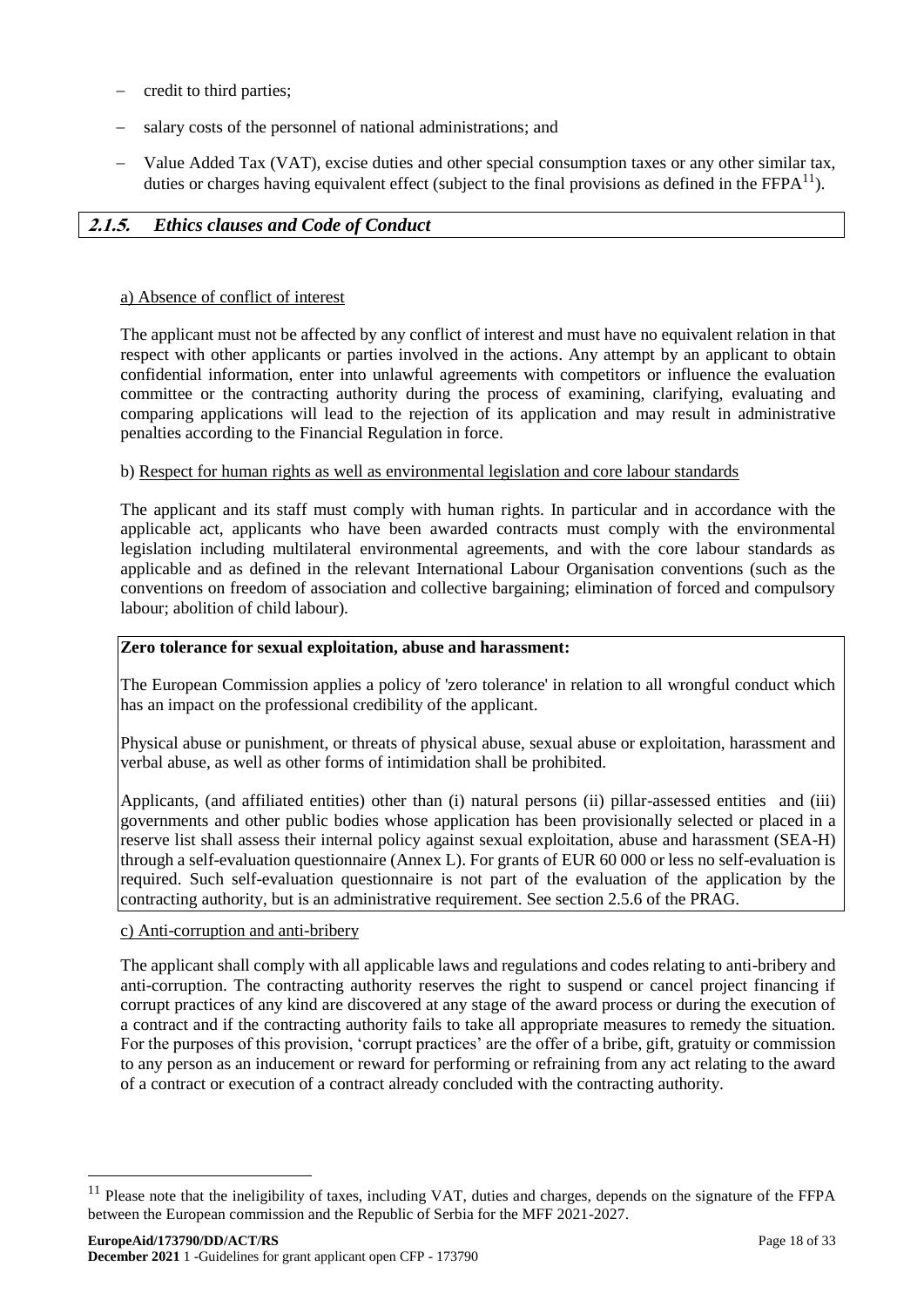### d) Unusual commercial expenses

Applications will be rejected or contracts terminated if it emerges that the award or execution of a contract has given rise to unusual commercial expenses. Such unusual commercial expenses are commissions not mentioned in the main contract or not stemming from a properly concluded contract referring to the main contract, commissions not paid in return for any actual and legitimate service, commissions remitted to a tax haven, commissions paid to a payee who is not clearly identified or commissions paid to a company which has every appearance of being a front company.

Grant beneficiaries found to have paid unusual commercial expenses on projects funded by the European Union are liable, depending on the seriousness of the facts observed, to have their contracts terminated or to be permanently excluded from receiving EU/EDF funds.

### e) Breach of obligations, irregularities or fraud

The contracting authority reserves the right to suspend or cancel the procedure, where the award procedure proves to have been subject to substantial breach of obligations, irregularities or fraud. If substantial breach of obligations, irregularities or fraud are discovered after the award of the contract, the contracting authority may refrain from concluding the contract.

# <span id="page-18-0"></span>**2.2. HOW TO APPLY AND THE PROCEDURES TO FOLLOW**

To apply for this call for proposals, lead applicants need to:

I. Provide information about the organisations involved in the action. To this end, lead applicants, coapplicants and affiliated entities should register in  $PADOR<sup>12</sup>$  and the lead applicants must make sure that their PADOR profile is up to date. Please note that the registration of this data in **PADOR is obligatory.** 

PADOR is an on-line database in which organisations register and update information concerning their entity. Organisations registered in PADOR get a unique ID (EuropeAid ID), which they must mention in their application. PADOR is accessible via the website: [https://ec.europa.eu/international](https://ec.europa.eu/international-partnerships/funding/looking-for-funding_en)[partnerships/funding/looking-for-funding\\_en.](https://ec.europa.eu/international-partnerships/funding/looking-for-funding_en)

If it is impossible to register online in PADOR for technical reasons, lead applicants, co-applicants and/or affiliated entity(ies) must complete the 'PADOR registration form<sup>13</sup> attached to these guidelines. This form must be sent **together with the application**, by the submission deadline (see section 2.2.2.).

II. Provide information about the action in the documents listed under section 2.2.2. (Where and how to send applications). Please note that online submission via **PROSPECT is obligatory** for this call.

#### **It is strongly recommended to register in PADOR well in advance and not to wait until the last minute before the deadline to submit your application in PROSPECT**.

Before starting using PADOR and PROSPECT, please read the user guides available on the website. All technical questions related to the use of these systems should be addressed to the IT helpdesk at [INTPA-](mailto:INTPA-SUPPORT-SERVICES@ec.europa.eu)[SUPPORT-SERVICES@ec.europa.eu](mailto:INTPA-SUPPORT-SERVICES@ec.europa.eu) **via the online support form in PROSPECT.**

-

<sup>&</sup>lt;sup>12</sup> Natural persons who apply for a grant (if so allowed in the guidelines) do not have to register in PADOR. In this case, the information included in PROSPECT and in the concept note is sufficient.

<sup>&</sup>lt;sup>13</sup> Which corresponds to Annex F – PADOR Off-line form (PRAG annex e13).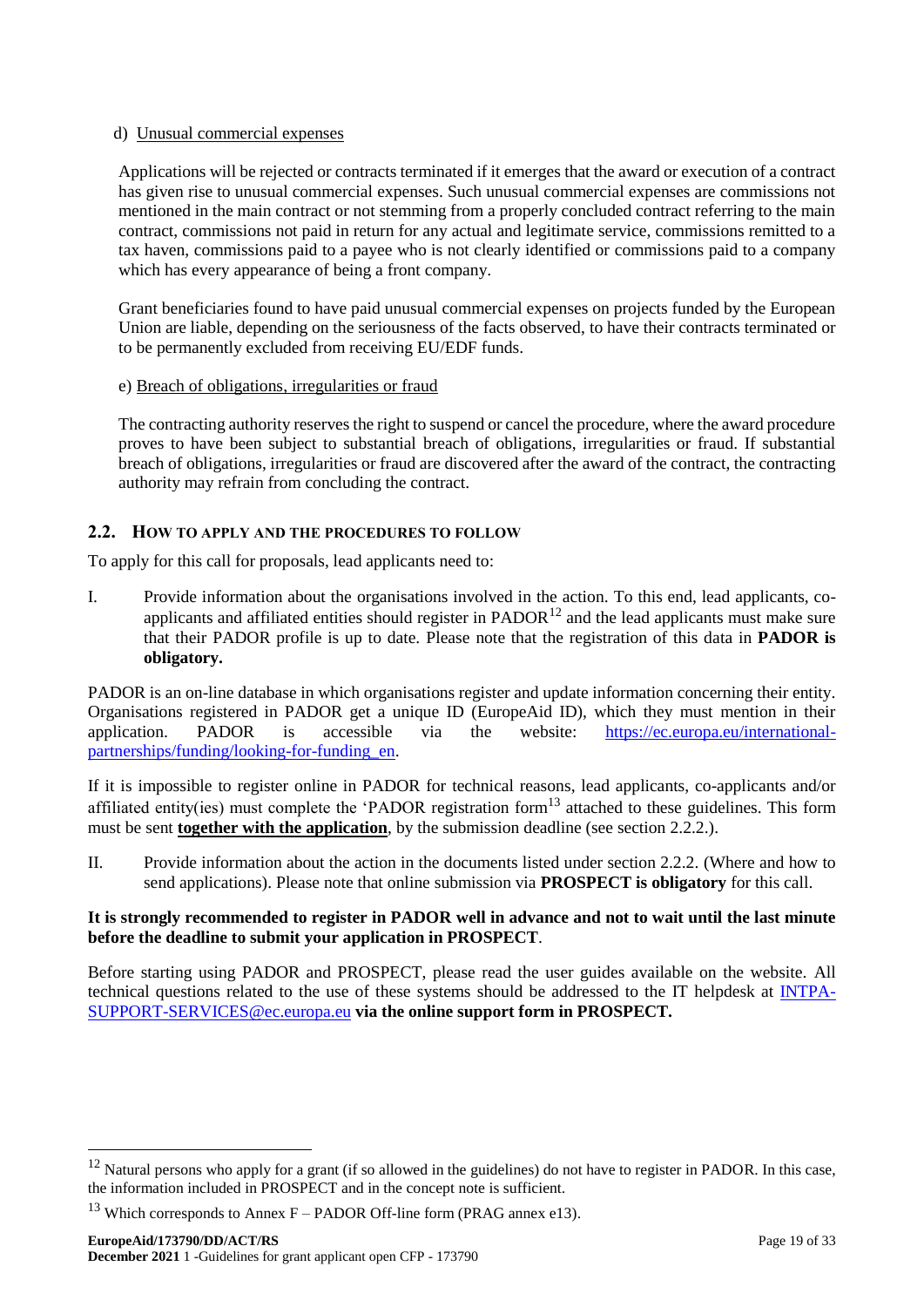# <span id="page-19-0"></span>**2.2.1.** *Application forms*

Applications must be submitted in accordance with the instructions on the concept note and the full applications in the grant application form annexed to these guidelines (Annex A). Lead applicants should then keep strictly to the format of the grant application form and fill in the paragraphs and pages in order.

Applicants must apply in English.

Please complete the application form carefully and as clearly as possible so that it can be assessed properly.

Any error or major discrepancy related to the points listed in the instructions on the concept note or any major inconsistency in the application e.g. if the amounts in the budget worksheets are inconsistent) may lead to the rejection of the application.

Clarifications will only be requested when the information provided is unclear and thus prevents the Contracting Authority from conducting an objective assessment. Please note that only the grant application form and the published annexes which have to be filled in (budget, logical framework) will be evaluated. It is therefore of utmost importance that these documents contain ALL the relevant information concerning the action.

#### **If it is impossible to register online in PADOR for technical reasons, the lead applicant has to submit with the application the completed PADOR registration form (Annex F) for the lead applicant, each coapplicant (if any) and each affiliated entity (if any).**

Please note that the following documents<sup>14</sup> shall be uploaded in PADOR by the application deadline or submitted together with the PADOR registration form with the application form:

- 1. The statutes or articles of association of the lead applicant, (if any) of each co-applicant and (if any) of each affiliated entity. Where the contracting authority has recognised the lead applicant's, or the co-applicant(s)'s, or their affiliated entity(ies)'s eligibility for another call for proposals under the same budget line within 2 years before the deadline for receipt of applications, it should be submitted, instead of the statutes or articles of association, a copy of the document proving their eligibility in a former call (e.g. a copy of the special conditions of a grant contract received during the reference period), unless a change in legal status has occurred in the meantime. This obligation does not apply to international organisations which have signed a framework agreement with the European Commission.
- 2. Legal entity form (see Annex D of these guidelines) duly completed and signed by each of the applicants (i.e. by the lead applicant and by each co-applicant, if any), accompanied by the justifying documents requested there. If the applicants have already signed a contract with the contracting authority, instead of the legal entity sheet and supporting documents, the legal entity number may be provided, unless a change in legal status occurred in the meantime.
- 3. A financial identification form of the lead applicant (not from co-applicant(s)) conforming to the model attached as Annex E of these guidelines, certified by the bank to which the payments will be made. This bank should be located in the country where the lead applicant is established. If the lead applicant has already submitted a financial identification form in the past for a contract where the European Commission was in charge of the payments and intends to use the same bank account, a copy of the previous financial identification form may be provided instead.

In addition, for the purpose of the evaluation of the financial capacity, the following documents should be submitted $15$ .

-

<sup>&</sup>lt;sup>15</sup> No supporting documents will be requested for applications for a grant not exceeding EUR 60 000.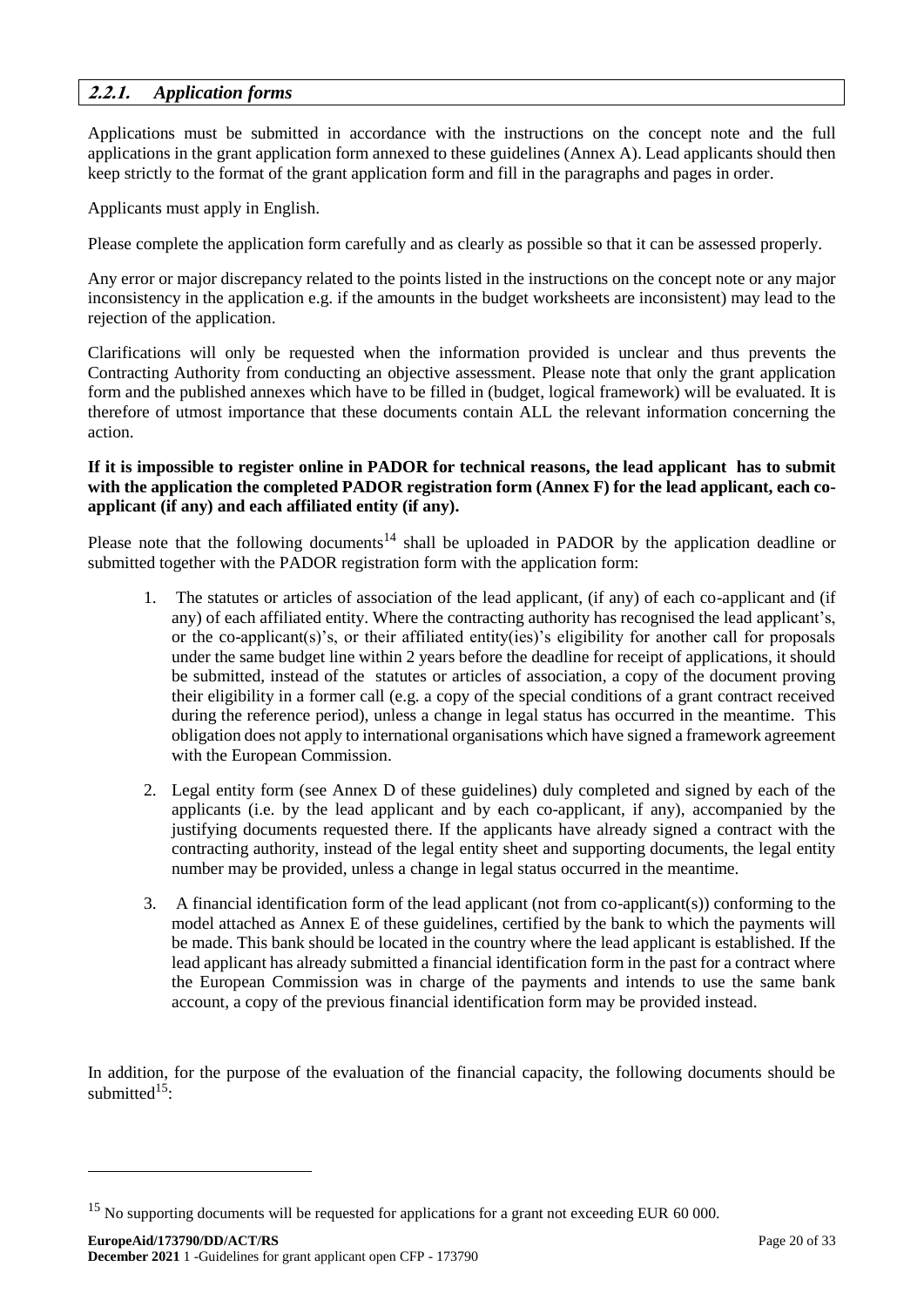1. For action grants exceeding EUR 750 000 and for operating grants exceeding EUR 100 000, the lead applicant must provide an audit report produced by an approved external auditor where it is available, and always in cases where a statutory audit is required by EU or national law. That report shall certify the accounts for up to the last 3 financial years available.

In all other cases, the lead applicant shall provide a self-declaration signed by its authorised representative certifying the validity of its accounts for up to the last 3 financial years available.

This requirement shall apply only to the first application made by an applicant to the contracting authority in any one financial year.

The external audit report as well as the self-declaration certifying the validity of the accounts are not required from the co-applicant(s) or affiliated entities (if any).

2. A copy of the lead applicant's latest accounts (the profit and loss account and the balance sheet for the last financial year for which the accounts have been closed)<sup>16</sup>. A copy of the latest account is neither required from the co-applicant(s) (if any) nor from affiliated entity(ies) (if any).

The requested supporting documents (uploaded in PADOR or sent together with the PADOR registration form) must be supplied in the form of originals, photocopies or scanned versions (i.e. showing legible stamps, signatures and dates) of the said originals. Originals should be kept on file for controls.

Where such documents are not in one of the official languages of the European Union, a translation into English of the relevant parts of these documents proving the lead applicant's and, where applicable, co-applicants' and affiliated entity(ies)' eligibility, must be attached for the purpose of analysing the application.

Where these documents are in an official language of the European Union other than English, it is strongly recommended, in order to facilitate the evaluation, to provide a translation of the relevant parts of the documents, proving the lead applicant's and, where applicable, co-applicants' and affiliated entity(ies)' eligibility, into English.

Applicants have to take into consideration the time necessary to obtain official documents from national competent authorities and to translate such documents in the authorised languages while registering their data in PADOR.

If the abovementioned supporting documents are not provided by the deadline for the submission of the application form, the application may be rejected.

No additional annexes should be sent.

1

# <span id="page-20-0"></span>**2.2.2.** *Where and how to send applications*

Applications **must be submitted online** via PROSPECT <https://webgate.ec.europa.eu/europeaid/prospect> following the instructions given in the PROSPECT user manual.

Upon submission of the application online, the lead applicant will receive an automatic confirmation of receipt in its PROSPECT profile.

Applications sent by any other means (e.g. by fax or by e-mail) or delivered to other addresses will be rejected. Hand-written applications will not be accepted.

<sup>&</sup>lt;sup>16</sup> This obligation does not apply to natural persons who have received a scholarship or that are in most need of direct support, nor to public bodies and to international organisations. It does not apply either when the accounts are in practice the same documents as the external audit report already provided pursuant to Section 2.2.1 point 1.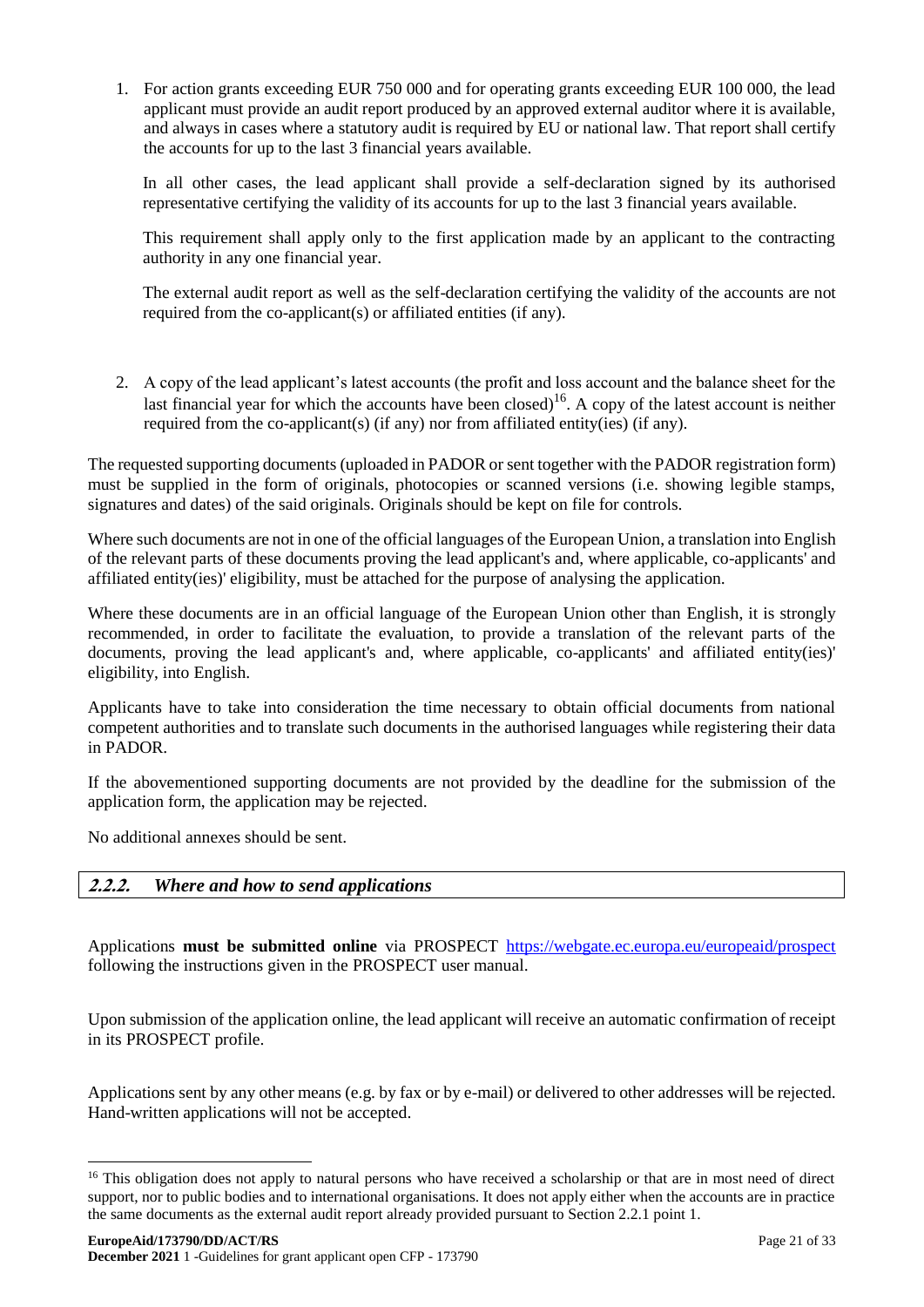#### **Please note that incomplete applications may be rejected. Lead applicants are advised to verify that their application is complete using the checklist (Annexes A.1 and A.2, Instructions).**

# <span id="page-21-0"></span>**2.2.3.** *Deadline for submission of applications*

**The deadline for the submission of applications is 16/09/2022 at 17:00** (Brussels date and time). In order to convert this deadline to local time you can use any online time converter tool that takes into account time zones and winter/summer time changes (example available **[here\)](http://www.timeanddate.com/worldclock/converter.html) 17 .** 

**Lead applicants are strongly advised not to wait until the last day to submit their applications**, since heavy Internet traffic or a fault with the Internet connection (including electricity failure, etc.) could lead to difficulties in submission. The contacting authority cannot be held responsible for any delay due to such aforementioned difficulties.

Any application submitted after the deadline will be rejected.

### <span id="page-21-1"></span>**2.2.4.** *Further information about applications*

An information session on this call for proposals will be held on 19/07/2022 at 11:00h via WEBEX platform (the link will be provided on 18/07/2022 on the website of the EU Delegation to the Republic of Serbia www.europa.rs)

Questions may be sent by e-mail no later than 21 days before the deadline for the submission of applications to the below address(es), indicating clearly the reference of the call for proposals:

#### E-mail address: **delegation-serbia-fcs@eeas.europa.eu**

The contracting authority has no obligation to provide clarifications to questions received after this date.

Replies will be given no later than 11 days before the deadline for the submission of applications.

To ensure equal treatment of applicants, the contracting authority cannot give a prior opinion on the eligibility of lead applicants, co-applicants, affiliated entity(ies), an action or specific activities.

No individual replies will be given to questions. All questions and answers as well as other important notices to applicants during the course of the evaluation procedure will be published on the website where the call was published: website DG International Partnerships [https://ec.europa.eu/international-partnerships/home\\_fr](https://ec.europa.eu/international-partnerships/home_fr) or Funding & Tender opportunities (F&T Portal) [https://ec.europa.eu/info/funding](https://ec.europa.eu/info/funding-tenders/opportunities/portal/screen/home)[tenders/opportunities/portal/screen/home.](https://ec.europa.eu/info/funding-tenders/opportunities/portal/screen/home) It is therefore advisable to consult the abovementioned website(s) regularly in order to be informed of the questions and answers published.

All questions related to registration in PADOR or the online submission via PROSPECT should be addressed to the IT helpdesk at [INTPA-SUPPORT-SERVICES@ec.europa.eu](mailto:INTPA-SUPPORT-SERVICES@ec.europa.eu) **via the online support form in PROSPECT:** please note that the working languages of the IT support are English, French and Spanish. Therefore, users are invited to send their questions in in English, French or Spanish should they wish to benefit from an optimum response time.

Please note that the contracting authority may decide to cancel the call for proposals procedure at any stage according to the conditions set out in Section 6.5.9 of the PRAG.

1

<sup>17</sup> For example: http://www.timeanddate.com/worldclock/converter.html.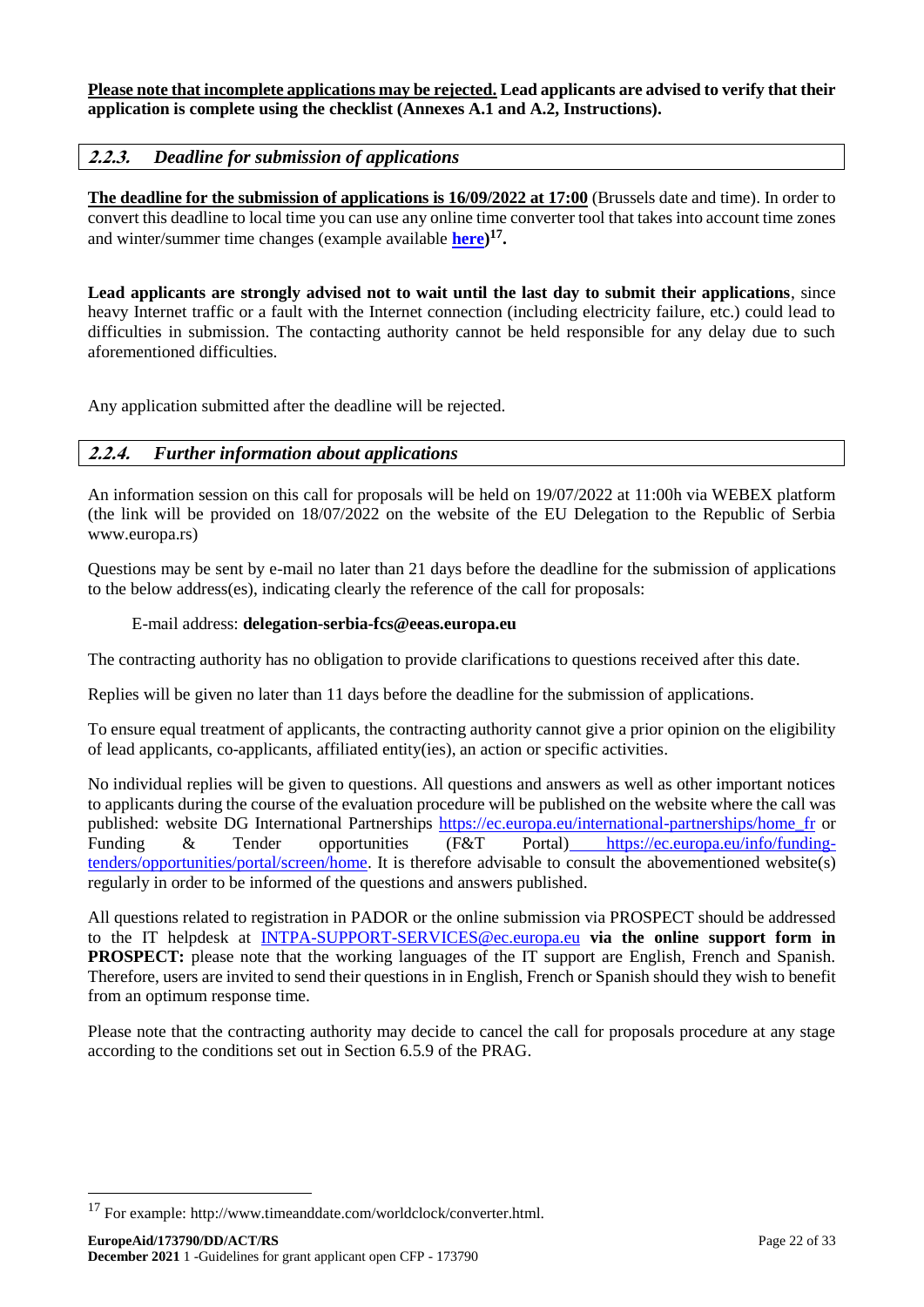### <span id="page-22-0"></span>**2.3. EVALUATION AND SELECTION OF APPLICATIONS**

Applications will be examined and evaluated by the contracting authority with the possible assistance of external assessors. All applications will be assessed according to the following steps and criteria.

If the examination of the application reveals that the proposed action does not meet the eligibility criteria stated in Section 2.1, the application will be rejected on this sole basis.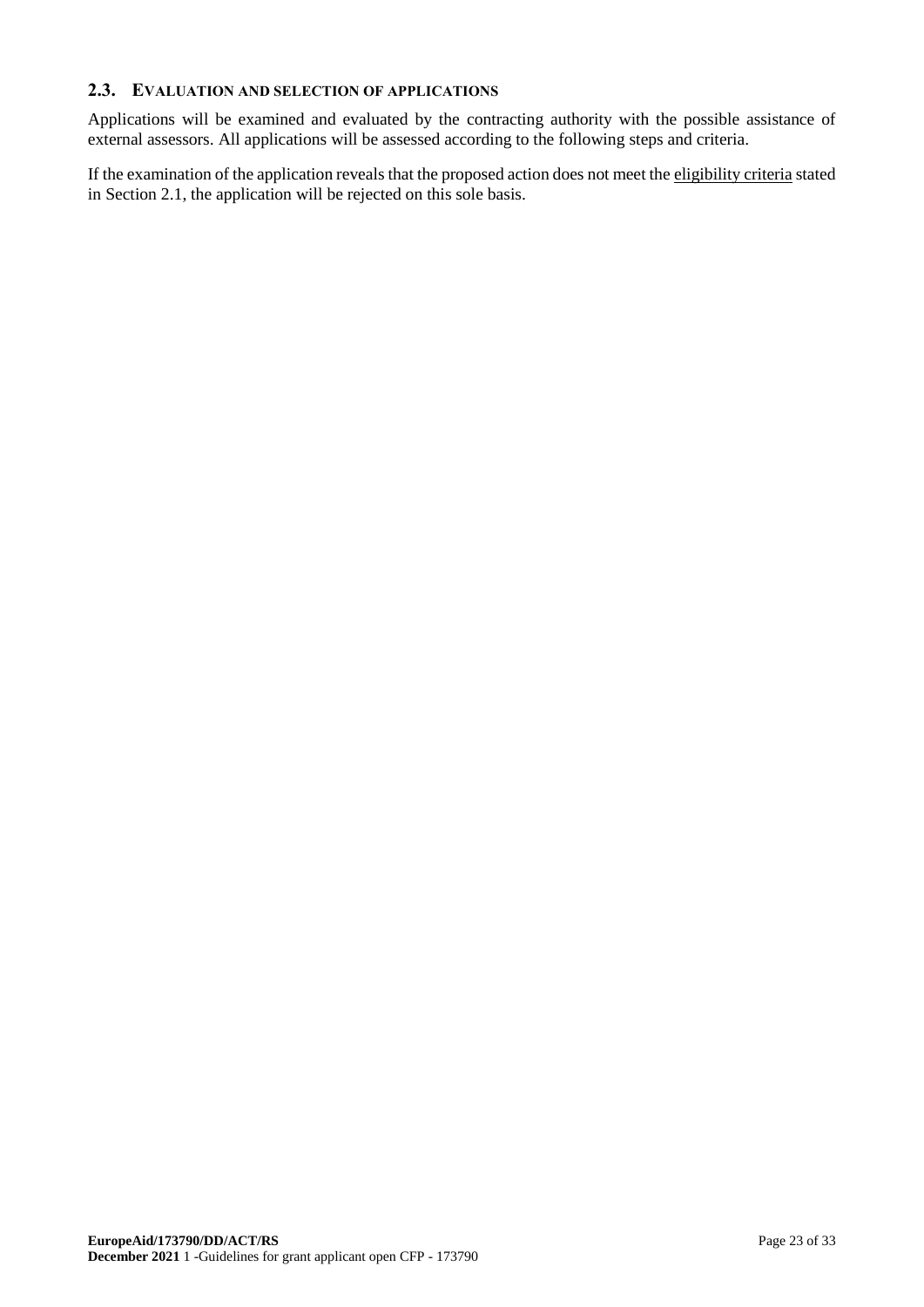# **(1) STEP 1: ADMINISTRATIVE CHECKS AND CONCEPT NOTE EVALUATION**

During the administrative check the following will be assessed:

- If the deadline has been met. Otherwise, the application will be automatically rejected.
- If the application satisfies all the criteria specified in the checklist in Annex A.2, Instructions. This includes also an assessment of the eligibility of the action. If any of the requested information is missing or is incorrect, the application may be rejected on that **sole** basis and the application will not be evaluated further.

The concept notes that pass this check will be evaluated on the relevance and design of the proposed action.

The concept notes will receive an overall score out of 50 using the breakdown in the evaluation grid below. The evaluation will also check on compliance with the instructions on how to complete the concept note, which can be found in Annex A.1.

The evaluation criteria are divided into headings and subheadings. Each subheading will be given a score between 1 and 5 as follows:  $1 = \text{very poor}$ ;  $2 = \text{poor}$ ;  $3 = \text{adequate}$ ;  $4 = \text{good}$ ;  $5 = \text{very good}$ .

### **Evaluation Grid**

| <b>Section</b>                                                                                                                                                                                                                                                                                                                                       | <b>Maximum</b><br><b>Score</b> |
|------------------------------------------------------------------------------------------------------------------------------------------------------------------------------------------------------------------------------------------------------------------------------------------------------------------------------------------------------|--------------------------------|
| 1. Relevance of the action                                                                                                                                                                                                                                                                                                                           | 20                             |
| 1.1. How relevant is the proposal to the objectives and priorities of the call for proposals and to<br>the specific themes/sectors/areas or any other specific requirement stated in the guidelines for<br>applicants? Are the expected results of the action aligned with the priorities defined in the<br>guidelines for applicants (section 1.2)? | 5                              |
| 1.2. How relevant is the proposal to the particular needs and constraints of the target country(ies),<br>region(s) and/or relevant sectors (including synergy with other development initiatives and<br>avoidance of duplication)?                                                                                                                   | 5                              |
| 1.3. How clearly defined and strategically chosen are those involved (final beneficiaries, target<br>groups)? Have their needs (as rights holders and/or duty bearers) and constraints been clearly<br>defined and does the proposal address them appropriately?                                                                                     | 5                              |
| 1.4. Does the proposal contain particular added-value elements (e.g. innovation, best practices)?<br>[and the other additional elements indicated under 1.2, of the guidelines for applicants]                                                                                                                                                       | 5                              |
| 2. Design of the action                                                                                                                                                                                                                                                                                                                              | 30                             |
| 2.1. How coherent is the overall design of the action? Does the proposal indicate the expected<br>results to be achieved by the action? Does the intervention logic explain the rationale to achieve<br>the expected results?                                                                                                                        | $5x2**$                        |
| 2.2. Does the design reflect a robust analysis of the problems involved, and the capacities of the<br>relevant stakeholders?                                                                                                                                                                                                                         | 5                              |
| 2.3. Does the design take into account external factors (risks and assumptions)?                                                                                                                                                                                                                                                                     | 5                              |
| 2.4. Are the activities feasible and consistent in relation to the expected results (including<br>timeframe)? Are results (output, outcome and impact) realistic?                                                                                                                                                                                    | 5                              |
| 2.5. To which extent does the proposal integrate relevant cross-cutting elements such as<br>environmental/climate change issues, promotion of gender equality and equal opportunities,                                                                                                                                                               | 5                              |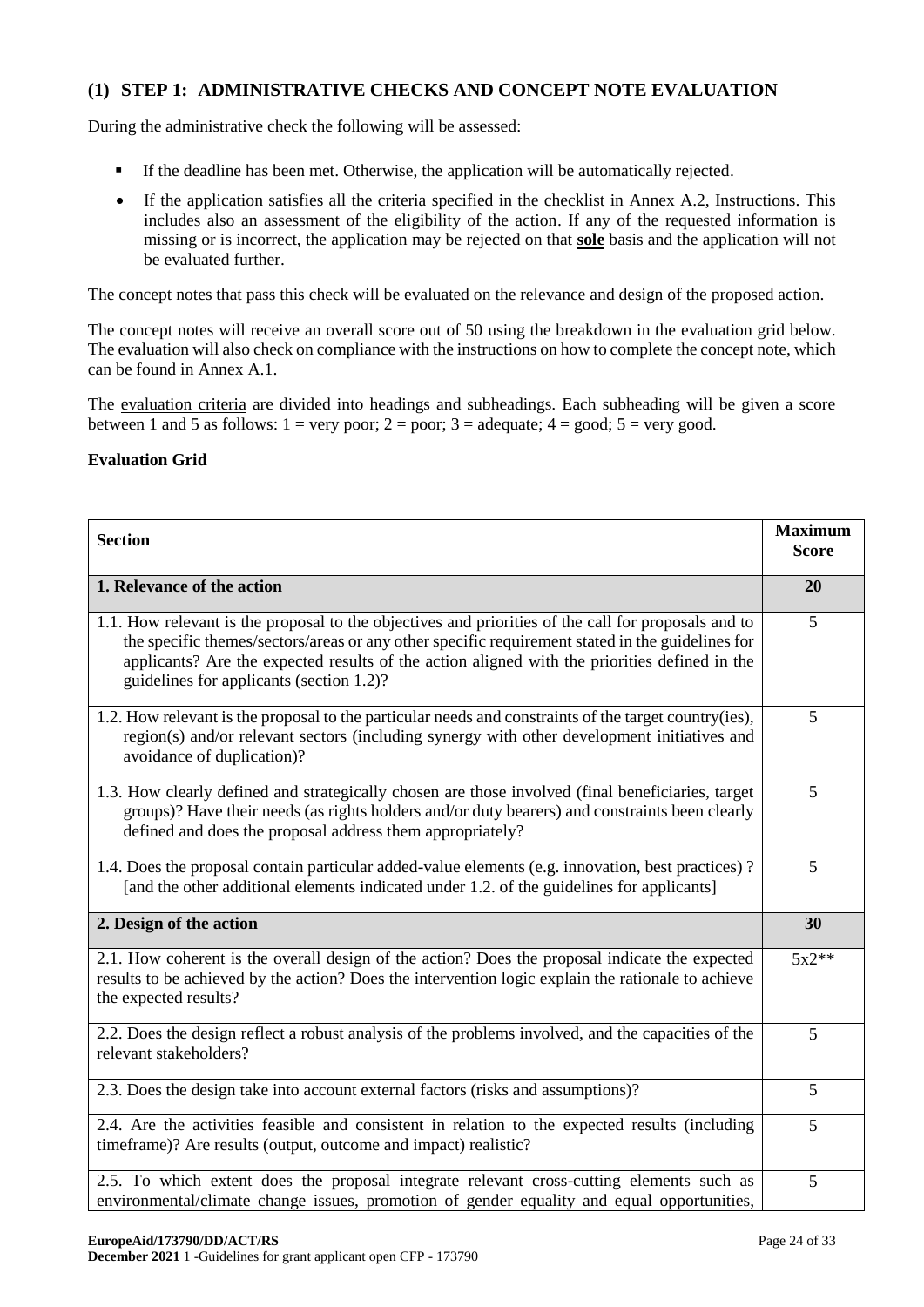| needs of disabled people, rights of minorities and rights of indigenous peoples, youth, combating<br>HIV/AIDS (if there is a strong prevalence in the target country/region)? |    |
|-------------------------------------------------------------------------------------------------------------------------------------------------------------------------------|----|
| <b>Maximum total score</b>                                                                                                                                                    | 50 |

# \*\*: **this score is multiplied by 2 because of its importance**

Once all concept notes have been assessed, a list will be drawn up with the proposed actions ranked according to their total score.

Firstly, only the concept notes with a score of at least 30 will be considered for pre-selection.

Secondly, the number of concept notes will be reduced, taking account of the ranking, to the number of concept notes whose total aggregate amount of requested contributions is equal to at least 200% of the available budget for this call for proposals. The amount of requested contributions of each concept note will be based on the indicative financial envelopes for each lot, where relevant.

Lead applicants will receive a letter indicating the reference number of their application and the respective results. This letter will automatically appear online in the PROSPECT profile of the lead applicant.

The evaluation committee will then proceed with the lead applicants whose proposals have been pre-selected.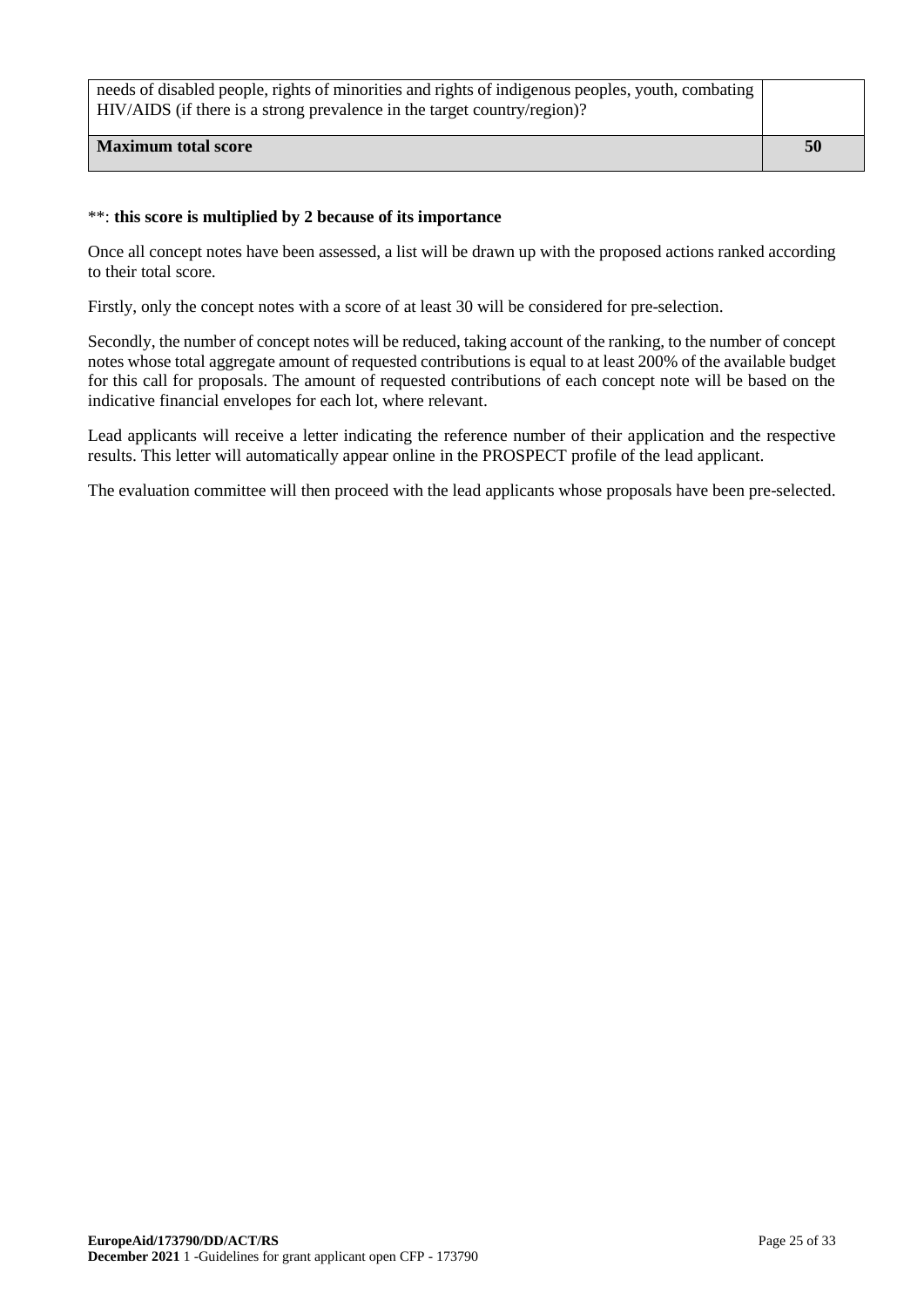# **(2) STEP 2: EVALUATION OF THE FULL APPLICATION**

If the applications pass the opening and administrative checks along the instructions of the Step 1: they will be further evaluated on their quality, including the proposed budget and capacity of the applicants and affiliated entity(ies). They will be evaluated using the evaluation criteria in the evaluation grid below. There are two types of evaluation criteria: selection and award criteria.

**The selection criteria** help to evaluate the applicant(s)'s and affiliated entity(ies)'s operational capacity and the lead applicant's financial capacity and are used to verify that they:

- have stable and sufficient sources of finance to maintain their activity throughout the proposed action and, where appropriate, to participate in its funding (this only applies to lead applicants);
- have the management capacity, professional competencies and qualifications required to successfully complete the proposed action. This applies to applicants and any affiliated entity(ies).

For the purpose of the evaluation of the financial capacity, lead applicants must ensure that the relevant information and documents (i.e. accounts of the latest financial year and external audit report, where applicable) are up to date, either in their PADOR profile or when submitting the requested documents with the PADOR registration form**.** If the information and documents requested are outdated and do not allow for a proper evaluation of the financial capacity, the application may be rejected.

**The award criteria** help to evaluate the quality of the applications in relation to the objectives and priorities set forth in the guidelines, and to award grants to projects which maximise the overall effectiveness of the call for proposals. They help to select applications which the contracting authority can be confident will comply with its objectives and priorities. They cover the relevance of the action, its consistency with the objectives of the call for proposals, quality, expected impact, sustainability and cost-effectiveness.

#### *Scoring:*

The evaluation grid is divided into Sections and subsections. Each subsection will be given a score between 1 and 5 as follows:  $1 = \text{very poor}$ ;  $2 = \text{poor}$ ;  $3 = \text{adequate}$ ;  $4 = \text{good}$ ;  $5 = \text{very good}$ .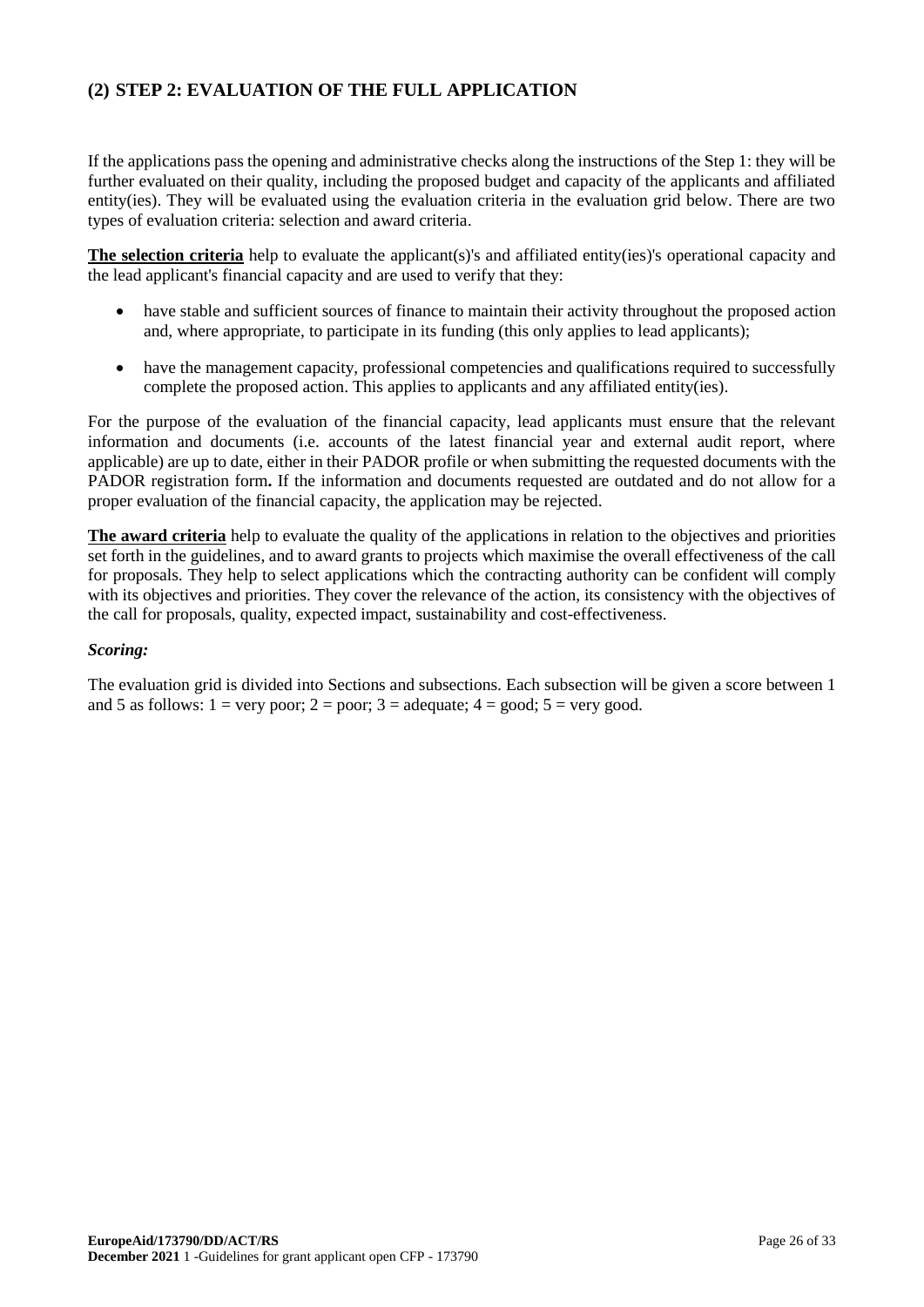# **Evaluation grid**

| <b>Section</b>                                                                                                                                                                                                                                                                                                                                       |    |  |
|------------------------------------------------------------------------------------------------------------------------------------------------------------------------------------------------------------------------------------------------------------------------------------------------------------------------------------------------------|----|--|
| 1. Financial and operational capacity                                                                                                                                                                                                                                                                                                                |    |  |
| 1.1. Do the applicants and, if applicable, their affiliated entity(ies) have sufficient in-house<br>experience of project management?                                                                                                                                                                                                                | 5  |  |
| 1.2. Do the applicants and, if applicable, their affiliated entity(ies) have sufficient technical in-<br>house expertise (especially knowledge of the issues to be addressed)?                                                                                                                                                                       | 5  |  |
| 1.3. Do the applicants and, if applicable, their affiliated entity (ies) have sufficient management<br>in-house capacity (including staff, equipment and ability to handle the budget for the<br>action)?                                                                                                                                            |    |  |
| 1.4. Does the lead applicant have stable and sufficient sources of finance?                                                                                                                                                                                                                                                                          | 5  |  |
| 2. Relevance of the action                                                                                                                                                                                                                                                                                                                           | 20 |  |
| 2.1. How relevant is the proposal to the objectives and priorities of the call for proposals and<br>to the specific themes/sectors/areas or any other specific requirement stated in the guidelines<br>for applicants? Are the expected results of the action aligned with the priorities defined in the<br>guidelines for applicants (section 1.2)? | 5  |  |
| 2.2. How relevant is the proposal to the particular needs and constraints of the target<br>country(ies), region(s) and/or relevant sectors (including synergy with other development<br>initiatives and avoidance of duplication)?                                                                                                                   | 5  |  |
| 2.3. How clearly defined and strategically chosen are those involved (final beneficiaries, target<br>groups)? Have their needs (as rights holders and/or duty bearers) and constraints been clearly<br>defined and does the proposal address them appropriately?                                                                                     | 5  |  |
| 2.4. Does the proposal contain particular added-value elements (e.g. innovation, best practices)<br>? [and the other additional elements indicated under 1.2. of the guidelines for applicants]                                                                                                                                                      | 5  |  |
| 3. Design of the action                                                                                                                                                                                                                                                                                                                              |    |  |
| 3.1. How coherent is the design of the action? Does the proposal indicate the expected results<br>to be achieved by the action? Does the intervention logic explain the rationale to achieve<br>the expected results? Are the activities proposed appropriate, practical, and consistent with<br>the envisaged outputs and outcome(s)?               | 5  |  |
| 3.2. Does the proposal/Logical Framework include credible baseline, targets and sources of<br>verification? If not, is a baseline study foreseen (and is the study budgeted appropriately in<br>the proposal)?                                                                                                                                       | 5  |  |
| 3.3. Does the design reflect a robust analysis of the problems involved, and the capacities of<br>the relevant stakeholders?                                                                                                                                                                                                                         | 5  |  |
| 4. Implementation approach                                                                                                                                                                                                                                                                                                                           | 15 |  |
| 4.1. Is the action plan for implementing the action clear and feasible? Is the timeline realistic?                                                                                                                                                                                                                                                   | 5  |  |
| 4.2. Does the proposal include an effective and efficient monitoring system? Is there an<br>evaluation planned (previous, during or/and at the end of the implementation)?                                                                                                                                                                           |    |  |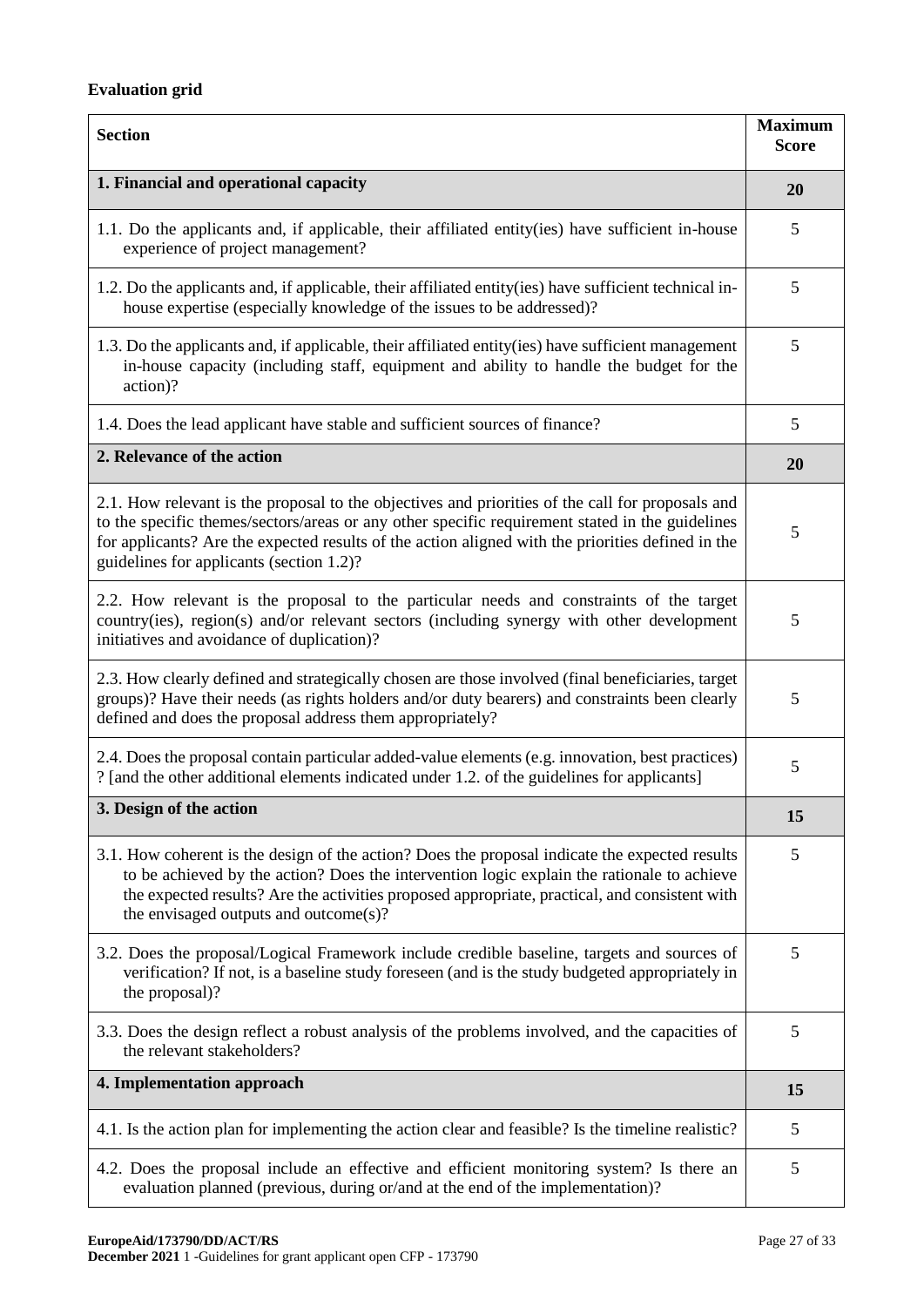| 4.3. Is the co-applicant(s)'s and affiliated entity(ies)'s level of involvement and participation in<br>the action satisfactory?                                                                                                                                                                                                                                                                                                                                                                                                                                                                                                                   |         |  |
|----------------------------------------------------------------------------------------------------------------------------------------------------------------------------------------------------------------------------------------------------------------------------------------------------------------------------------------------------------------------------------------------------------------------------------------------------------------------------------------------------------------------------------------------------------------------------------------------------------------------------------------------------|---------|--|
| 5. Sustainability of the action                                                                                                                                                                                                                                                                                                                                                                                                                                                                                                                                                                                                                    | 15      |  |
| 5.1. Is the action likely to have a tangible impact on its target groups?                                                                                                                                                                                                                                                                                                                                                                                                                                                                                                                                                                          | 5       |  |
| 5.2. Is the action likely to have multiplier effects, including scope for replication, extension<br>capitalisation on experience and knowledge sharing?                                                                                                                                                                                                                                                                                                                                                                                                                                                                                            | 5       |  |
| 5.3. Are the expected results of the proposed action sustainable? Financially (e.g. financing of<br>follow-up activities, sources of revenue for covering all future operating and maintenance<br>costs)- Institutionally (will structures allow the results of the action to be sustained at the<br>end of the action? Will there be local 'ownership' of the results of the action?)- At policy<br>level (where applicable) (what will be the structural impact of the action $-$ e.g. improved<br>legislation, codes of conduct, methods) - Environmentally (if applicable) (will the action<br>have a negative/positive environmental impact?) | 5       |  |
| 6. Budget and cost-effectiveness of the action                                                                                                                                                                                                                                                                                                                                                                                                                                                                                                                                                                                                     |         |  |
| 6.1. Are the activities appropriately reflected in the budget?                                                                                                                                                                                                                                                                                                                                                                                                                                                                                                                                                                                     | 5       |  |
| 6.2. Is the ratio between the estimated costs and the expected results satisfactory?                                                                                                                                                                                                                                                                                                                                                                                                                                                                                                                                                               | $5x2**$ |  |
| <b>Maximum total score</b>                                                                                                                                                                                                                                                                                                                                                                                                                                                                                                                                                                                                                         | 100     |  |

\*\*: this score is multiplied by 2 because of its importance

If the total score for Section 1 (financial and operational capacity) is less than 12 points, the application will be rejected. If the score for at least one of the subsections under Section 1 is 1, the application will also be rejected.

If the lead applicant applies without co-applicants or affiliated entities the score for point 4.3 shall be 5 unless the involvement of co-applicants or affiliated entities is mandatory according to these guidelines for applicants.

*Provisional selection*

After the evaluation, a table will be drawn up listing the applications ranked according to their score. The highest scoring applications will be provisionally selected until the available budget for this call for proposals is reached. In addition, a reserve list will be drawn up following the same criteria. This list will be used if more funds become available during the validity period of the reserve list.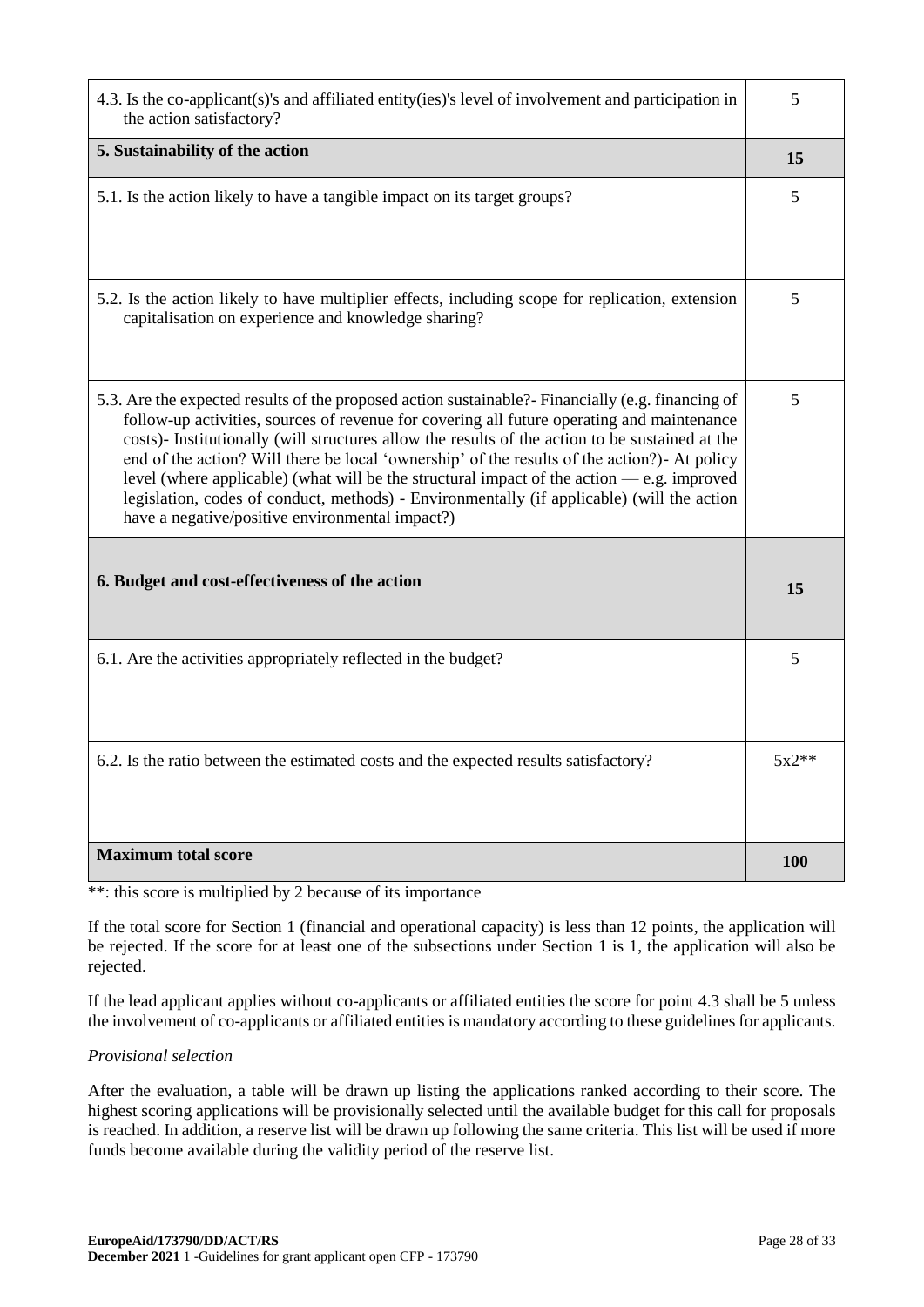# **(3) STEP 3: VERIFICATION OF ELIGIBILITY OF THE APPLICANTS AND AFFILIATED ENTITY(IES)**

The eligibility verification will be performed on the basis of the supporting documents requested by the contracting authority (see Section 2.2.1). It will by default only be performed for the applications that have been provisionally selected according to their score and within the available budget for this call for proposals.

- The declaration by the lead applicant (Section 5 of Annex A.2) will be cross-checked with the supporting documents provided by the lead applicant. Any missing supporting document or any incoherence between the declaration by the lead applicant and the supporting documents may lead to the rejection of the application on that sole basis.
- The eligibility of applicants and the affiliated entity(ies) will be verified according to the criteria set out in Section 2.1.1.

Any rejected application will be replaced by the next best placed application on the reserve list that falls within the available budget for this call for proposals.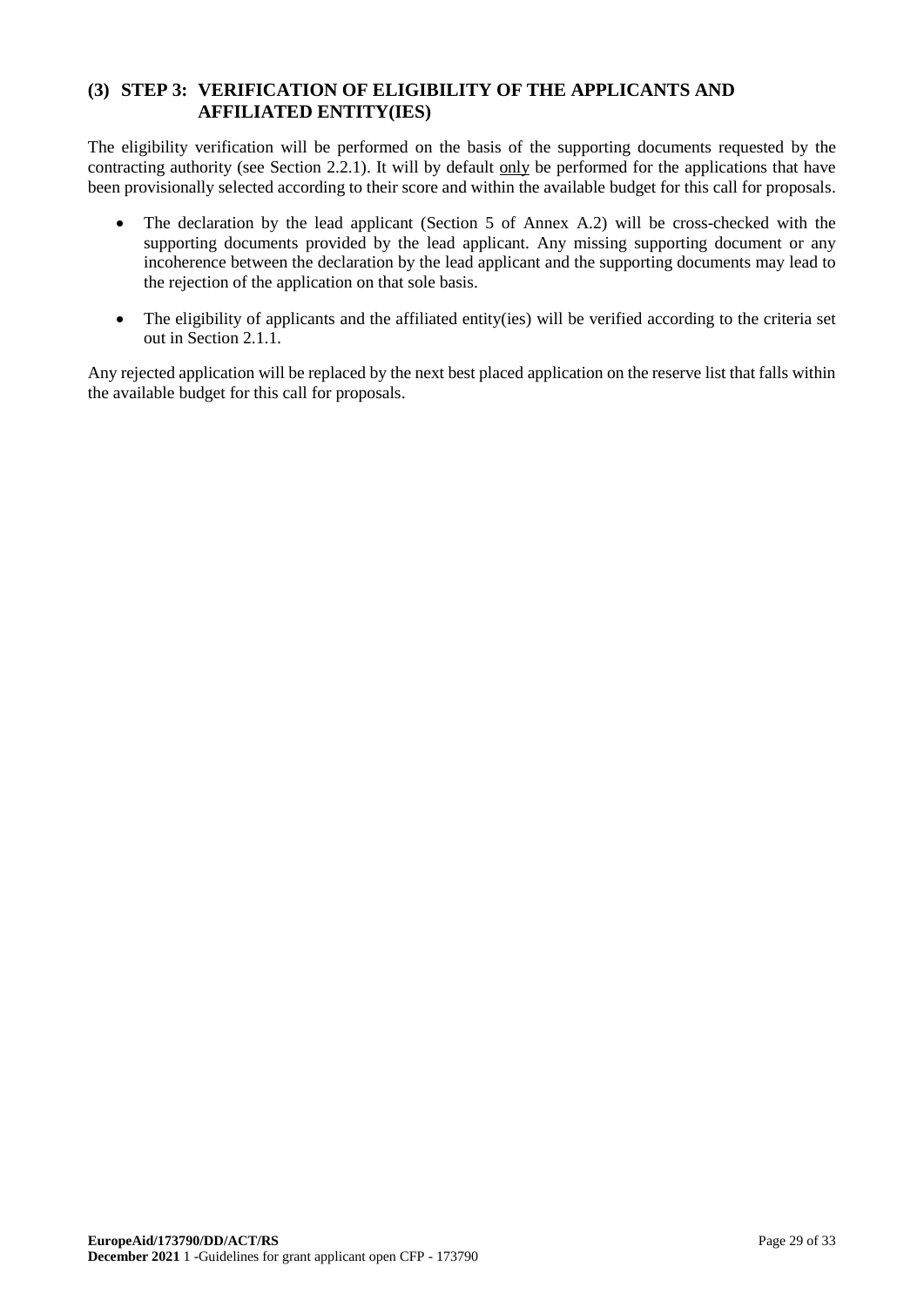### <span id="page-29-0"></span>**2.4. SUBMISSION OF SUPPORTING DOCUMENTS**

The lead applicant should submit the documents listed in section 2.2.1.

In addition, a lead applicant whose application has been provisionally selected or placed on the reserve list will be informed in writing by the contracting authority. It will be requested to supply the following documents:

1. Declaration on honour: the lead applicant as well as all co-applicants and affiliated entities shall fill in and sign the declaration on honour certifying that they are not in one of the exclusion situations (see Section 2.6.10.1 of the PRAG) where the amount of the grant exceeds EUR 15 000. Please note that the declaration on honour shall be submitted via PROSPECT.

2. Self-evaluation questionnaire on SEA-H: the lead applicant as well as all co-applicants and affiliated entities shall fill in the self-evaluation questionnaire assessing the organisation's internal policy and procedure against sexual exploitation, abuse and harassment (SEA-H) (Annex L) where the amount of grant exceeds EUR 60 000 (see Section 2.5.6 of the PRAG)<sup>18</sup>. Please note that the self-evaluation questionnaire on SEA-H shall be submitted via PADOR.

If it is impossible for the lead applicants to supply the abovementioned documents via PROSPECT or PADOR for technical reasons, they must submit the requested supporting documents in a sealed envelope by registered mail, private courier service or by hand-delivery to the postal address described in section 2.2.2 and according to the instructions therein.

After verifying the supporting documents, the evaluation committee will make a final recommendation to the contracting authority, which will decide on the award of grants.

NB: In the eventuality that the contracting authority is not satisfied with the strength, solidity, and guarantee offered by the structural link between one of the applicants and its affiliated entity, it can require the submission of the missing documents allowing for its conversion into co-applicant. If all the missing documents for coapplicants are submitted, and provided all necessary eligibility criteria are fulfilled, the above mentioned entity becomes a co-applicant for all purposes. The lead applicant has to submit the application form revised accordingly.

# <span id="page-29-1"></span>**2.5. NOTIFICATION OF THE CONTRACTING AUTHORITY'S DECISION**

# <span id="page-29-2"></span>**2.5.1.** *Content of the decision*

-

The lead applicants will be informed in writing of the contracting authority's decision concerning their application and, if rejected, the reasons for the negative decision. This letter will be sent by e-mail and will appear online automatically in the PROSPECT profile of the user who submitted the application. Lead applicants who, in exceptional cases (see section 2.2), had to submit their application by post, private courier or hand-delivery will be informed by e-mail or by post if they did not provide any e-mail address. Therefore, please check regularly your PROSPECT profile, taking into account the indicative timetable below. Please note that the lead applicant is the intermediary for all communications between applicants and the contracting authority during the procedure.

An applicant believing that it has been harmed by an error or irregularity during the award process may lodge a complaint. See Section 2.12 of the practical guide.

Applicants and, if they are legal entities, persons who have powers of representation, decision-making or control over them, are informed that, should they be in one of the situations of early detection or exclusion, their personal details (name, given name if natural person, address, legal form and name and given name of the persons with powers of representation, decision-making or control, if legal person) may be registered in

<sup>18</sup> Applicants, co-applicants and affiliated entities who are (i) natural persons (ii) pillar-assessed entities and (iii) governments and other public bodies do not have to submit the self-evaluation questionnaire.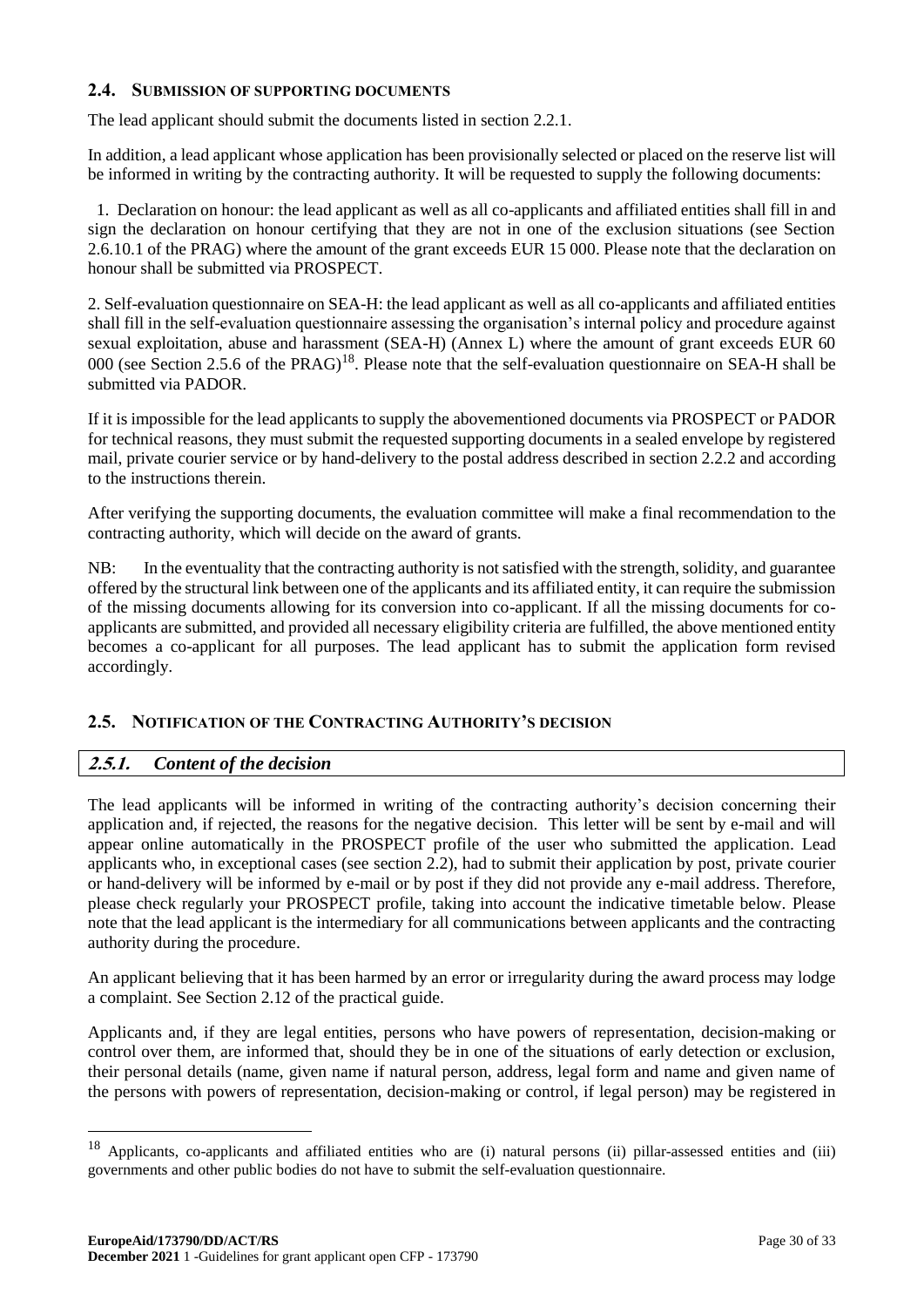the early detection and exclusion system, and communicated to the persons and entities concerned in relation to the award or the execution of a grant contract.

For more information, you may consult the privacy statement available on [http://ec.europa.eu/budget/explained/management/protecting/protect\\_en.cfm.](http://ec.europa.eu/budget/explained/management/protecting/protect_en.cfm)

#### <span id="page-30-0"></span>**2.5.2.** *Indicative timetable*

|                                                                                                       | <b>DATE</b>   | <b>TIME</b> |
|-------------------------------------------------------------------------------------------------------|---------------|-------------|
| 1. Information meeting (if any)                                                                       | 19/07/2022    | 11:00h      |
| 2. Deadline for requesting any clarifications<br>from the contracting authority                       | 26/08/2022    | 16:00h      |
| 3. Last date on which clarifications are issued<br>by the contracting authority                       | 05/09/2022    |             |
| 4. Deadline for submission of applications                                                            | 16/09/2022    | 17:00h      |
| 5. Information to lead applicants on<br>administrative checks and concept note<br>evaluation (Step 1) | October 2022  |             |
| 6. Information to lead applicants on the<br>evaluation of the full applications (Step 2)              | October 2022  |             |
| 7. Notification of award (after the eligibility<br>check) (Step 3)                                    | November 2022 |             |
| 8. Contract signature                                                                                 | November 2022 |             |

All times are in the time zone of the country of the contracting authority.

This indicative timetable refers to provisional dates (except for dates 2, 3, and 4) and may be updated by the contracting authority during the procedure. In such cases, the updated timetable will be published on the web site where the call was published: website of DG International Partnerships [https://ec.europa.eu/international](https://ec.europa.eu/international-partnerships/home_fr)[partnerships/home\\_fr](https://ec.europa.eu/international-partnerships/home_fr) or Funding & Tender opportunities (F&T Portal) [https://ec.europa.eu/info/funding](https://ec.europa.eu/info/funding-tenders/opportunities/portal/screen/home)[tenders/opportunities/portal/screen/home](https://ec.europa.eu/info/funding-tenders/opportunities/portal/screen/home)

### <span id="page-30-1"></span>**2.6. CONDITIONS FOR IMPLEMENTATION AFTER THE CONTRACTING AUTHORITY'S DECISION TO AWARD A GRANT**

Following the decision to award a grant, the beneficiary(ies) will be offered a contract based on the standard grant contract (see Annex G of these guidelines). By signing the application form (Annex A of these guidelines), the applicants agree, if awarded a grant, to accept the contractual conditions of the standard grant contract. Where the coordinator is an organisation whose pillars have been positively assessed, it will sign a contribution agreement based on the contribution agreement template. In this case, references to provisions of the standard grant contract and its annexes shall not apply. References in these guidelines to the grant contract shall be understood as references to the relevant provisions of the contribution agreement.

#### Implementation contracts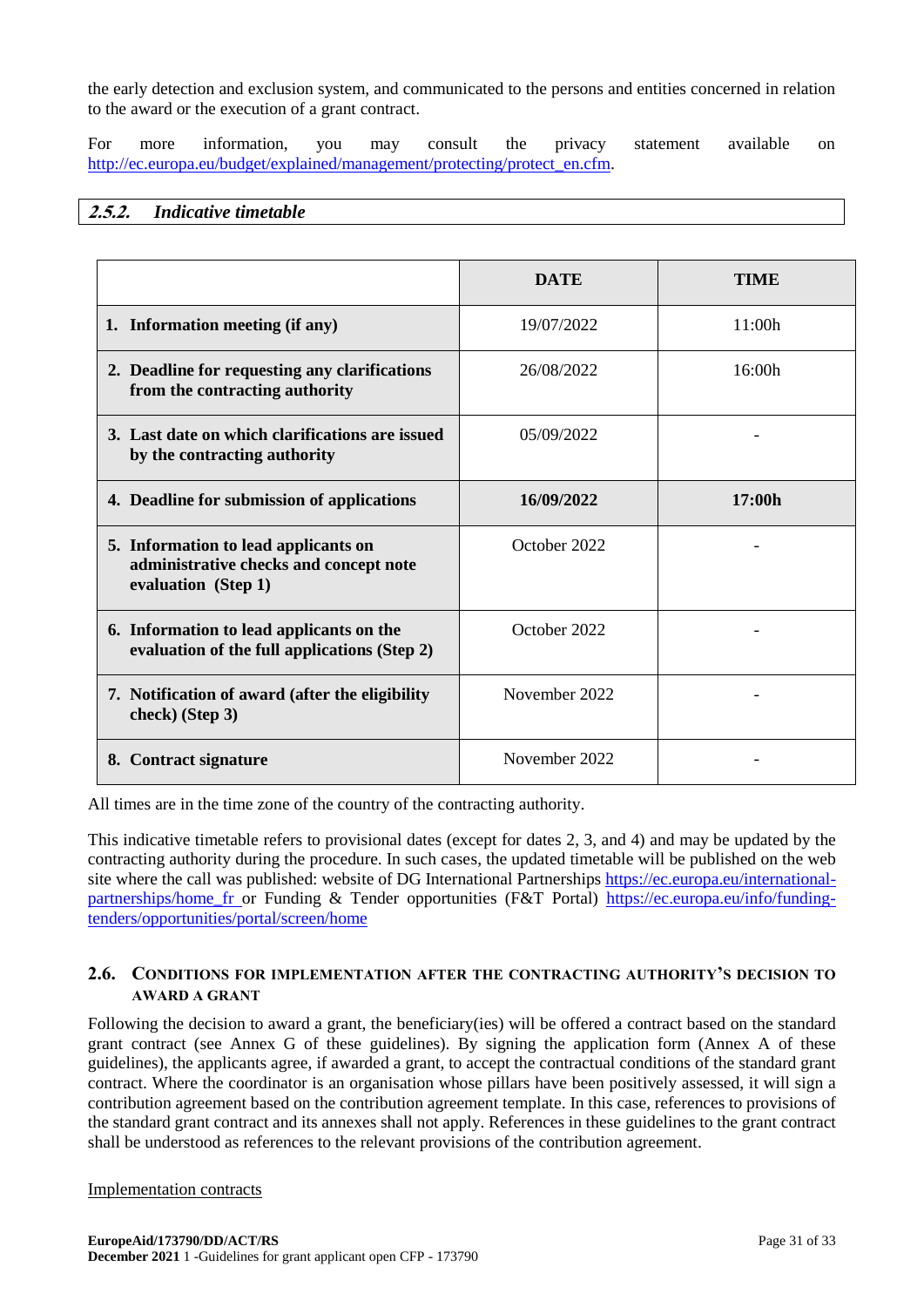Where implementation of the action requires the beneficiary(ies) and its affiliated entity(ies) (if any) to award procurement contracts, those contracts must be awarded in accordance with Annex IV to the standard grant contract.

In this context, a distinction should be made between awarding implementation contracts and subcontracting parts of the action described in the proposal, i.e. the description of the action annexed to the grant contract, such subcontracting being subject to additional restrictions (see the general terms and conditions in the model grant contract).

Awarding implementation contracts: implementation contracts relate to the acquisition by beneficiaries of routine services and/or necessary goods and equipment as part of their project management; they do not cover any outsourcing of tasks forming part of the action that are described in the proposal, i.e. in the description of the action annexed to the grant contract.

Subcontracting: Subcontracting is the implementation, by a third party with which one or more beneficiaries have concluded a procurement contract, of specific tasks forming part of the action as described in annex to the grant contract (see also the general terms and conditions in the model grant contract).